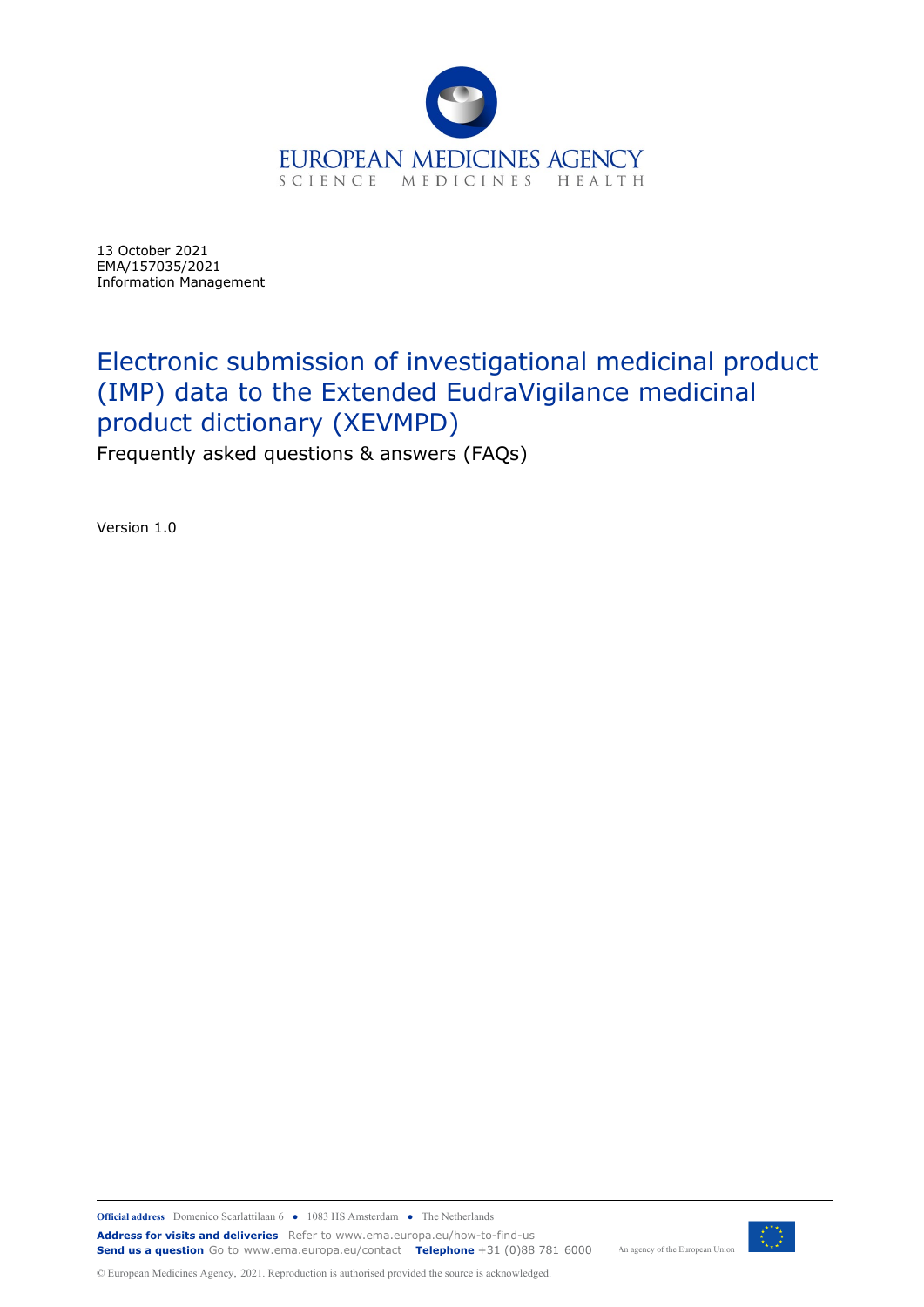# **Table of contents**

| 2.2. Submission of an authorised medicinal product information studied in a clinical trial for new    |  |
|-------------------------------------------------------------------------------------------------------|--|
|                                                                                                       |  |
|                                                                                                       |  |
| 2.5. Submission of a DMP with the same pharmaceutical form and active ingredient studied in different |  |
|                                                                                                       |  |
|                                                                                                       |  |
|                                                                                                       |  |
|                                                                                                       |  |
|                                                                                                       |  |
|                                                                                                       |  |
|                                                                                                       |  |
|                                                                                                       |  |
|                                                                                                       |  |
| 4.2.2. Submission of multiple routes of administration within one pharmaceutical product  12          |  |
|                                                                                                       |  |
|                                                                                                       |  |
|                                                                                                       |  |
|                                                                                                       |  |
|                                                                                                       |  |
| 6. Visibility/confidentiality of data entered in the XEVMPD as 'development' 15                       |  |
|                                                                                                       |  |
|                                                                                                       |  |
|                                                                                                       |  |
|                                                                                                       |  |
|                                                                                                       |  |
|                                                                                                       |  |
|                                                                                                       |  |
|                                                                                                       |  |
|                                                                                                       |  |
|                                                                                                       |  |
|                                                                                                       |  |
|                                                                                                       |  |
|                                                                                                       |  |
|                                                                                                       |  |
|                                                                                                       |  |
|                                                                                                       |  |
|                                                                                                       |  |
|                                                                                                       |  |
|                                                                                                       |  |
|                                                                                                       |  |

Electronic submission of investigational medicinal product (IMP) data to the Extended EudraVigilance medicinal product dictionary (XEVMPD) EMA/157035/2021 Page 2/26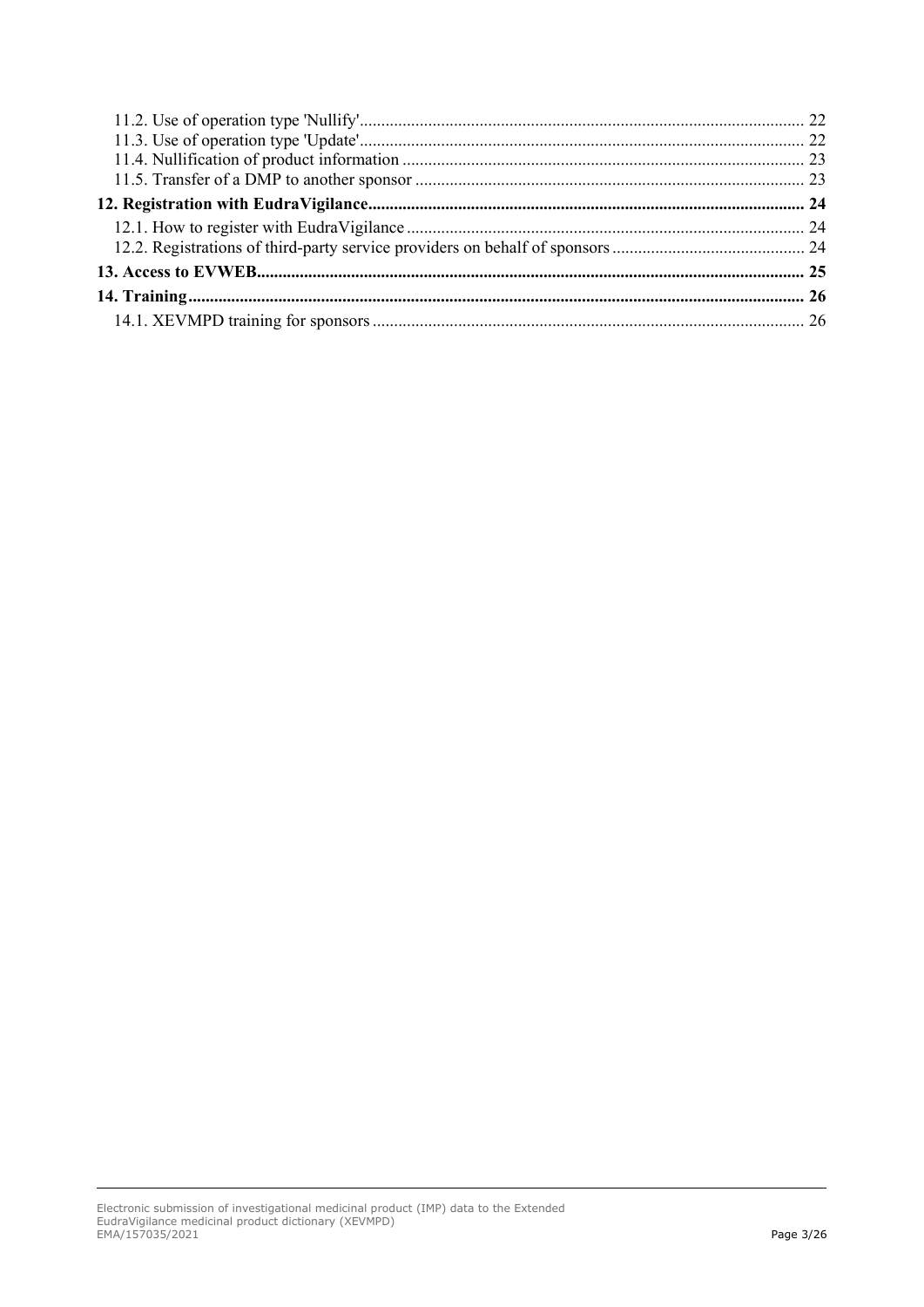# <span id="page-3-0"></span>**1. Submission of investigational medicinal products (IMPs)**

### <span id="page-3-1"></span>*1.1. Legal obligations to submit IMP information to the XEVMPD*

**Question:** Do we have to submit investigational medicinal product data to the XEVMPD? Are they to be provided as per requirements of Art57(2)?

**Answer:** Legal obligations set out in Article 57(2) of Regulation (EC) No 726/2004 relate to *"medicinal products for human use authorised in the Union".*

As stated in the [Detailed guidance on the collection, verification and presentation of adverse](https://eur-lex.europa.eu/LexUriServ/LexUriServ.do?uri=OJ:C:2011:172:0001:0013:EN:PDF)  [event/reaction reports arising from clinical trials on medicinal products for human use \('CT-3'\) \(OJ](https://eur-lex.europa.eu/LexUriServ/LexUriServ.do?uri=OJ:C:2011:172:0001:0013:EN:PDF)  [2011/C 172/01\)](https://eur-lex.europa.eu/LexUriServ/LexUriServ.do?uri=OJ:C:2011:172:0001:0013:EN:PDF) published by the Commission on 11 June 2001, paragraph 7.9. Format of report, section 104: *"- the Sponsor should provide, before completing the clinical trials application form, information on the IMP in the EudraVigilance Medicinal Product Dictionary ('EVMPD')"[1.](#page-3-3)*

Moreover, as per Article 81(3) of [CT Regulation \(EU\) No 536/2014:](https://eur-lex.europa.eu/legal-content/EN/TXT/PDF/?uri=CELEX:32014R0536&from=EN) *"The EU database shall support the recording and submission to the Medicinal Product Dictionary, contained in the Eudravigilance database, of all the data on medicinal products without a marketing authorisation in the Union and substances not authorised as part of a medicinal product in the Union, that are necessary for the maintenance of that dictionary."*

Therefore, the investigational medicinal product data must be provided to the XEVMPD.

#### <span id="page-3-2"></span>*1.2. Insertion of an IMP in the XEVMPD*

**Question:** How do we insert an IMP in the XEVMPD?

**Answer:** Directive 2001/20/EC, Article 2 (d), provides the following definition for an IMP: "*a pharmaceutical form of an active substance or placebo being tested or used as a reference in a clinical trial, including products already with a marketing authorisation but used or assembled (formulated or packaged) in a way different from the authorised form, or when used for an unauthorised indication, or when used to gain further information about the authorised form.*"

IMP data must be entered in the Extended EudraVigilance medicinal product dictionary (XEVMPD) via an Extended EudraVigilance medicinal product report message (XEVPRM). XEVPRMs must be submitted in the XEVMPD by organisations [registered with EudraVigilance](https://www.ema.europa.eu/en/human-regulatory/research-development/pharmacovigilance/eudravigilance/eudravigilance-how-register) for **[medicinal product reporting](https://www.ema.europa.eu/en/human-regulatory/research-development/pharmacovigilance/eudravigilance/eudravigilance-electronic-reporting#preparing-for-the-electronic-exchange-of-product-reports-section)** either via Gateway or the EudraVigilance web application (EVWEB). EVWEB allows registered users to create and send XEVPRMs, receive XEVPRM acknowledgements, view medicinal product information and perform queries.

- Information on authorised medicinal products (AMPs) is entered in the XEVMPD (also known as 'Article 57 database') by the marketing authorisation holders (MAHs) in accordance with the principles described in [Chapter 3.II: Extended EudraVigilance product report message \(XEVPRM\)](https://www.ema.europa.eu/en/documents/other/chapter-3ii-xevprm-user-guidance-detailed-guidance-electronic-submission-information-medicinal_en.pdf)  [user guidance](https://www.ema.europa.eu/en/documents/other/chapter-3ii-xevprm-user-guidance-detailed-guidance-electronic-submission-information-medicinal_en.pdf) available on the ['Guidance documents' webpage.](https://www.ema.europa.eu/en/human-regulatory/post-authorisation/data-medicines-iso-idmp-standards/reporting-requirements-authorised-medicines/guidance-documents)
- Information on development medicinal products (DMPs) is entered in the XEVMPD by sponsor organisations in accordance with the principles described in the *'Guidance on the electronic submission of information on investigational medicinal products for human use in the eXtended*

<span id="page-3-3"></span><sup>&</sup>lt;sup>1</sup> 'EVMPD' is the acronym of a previous version of the XEVMPD in use at the time of publication of CT-3.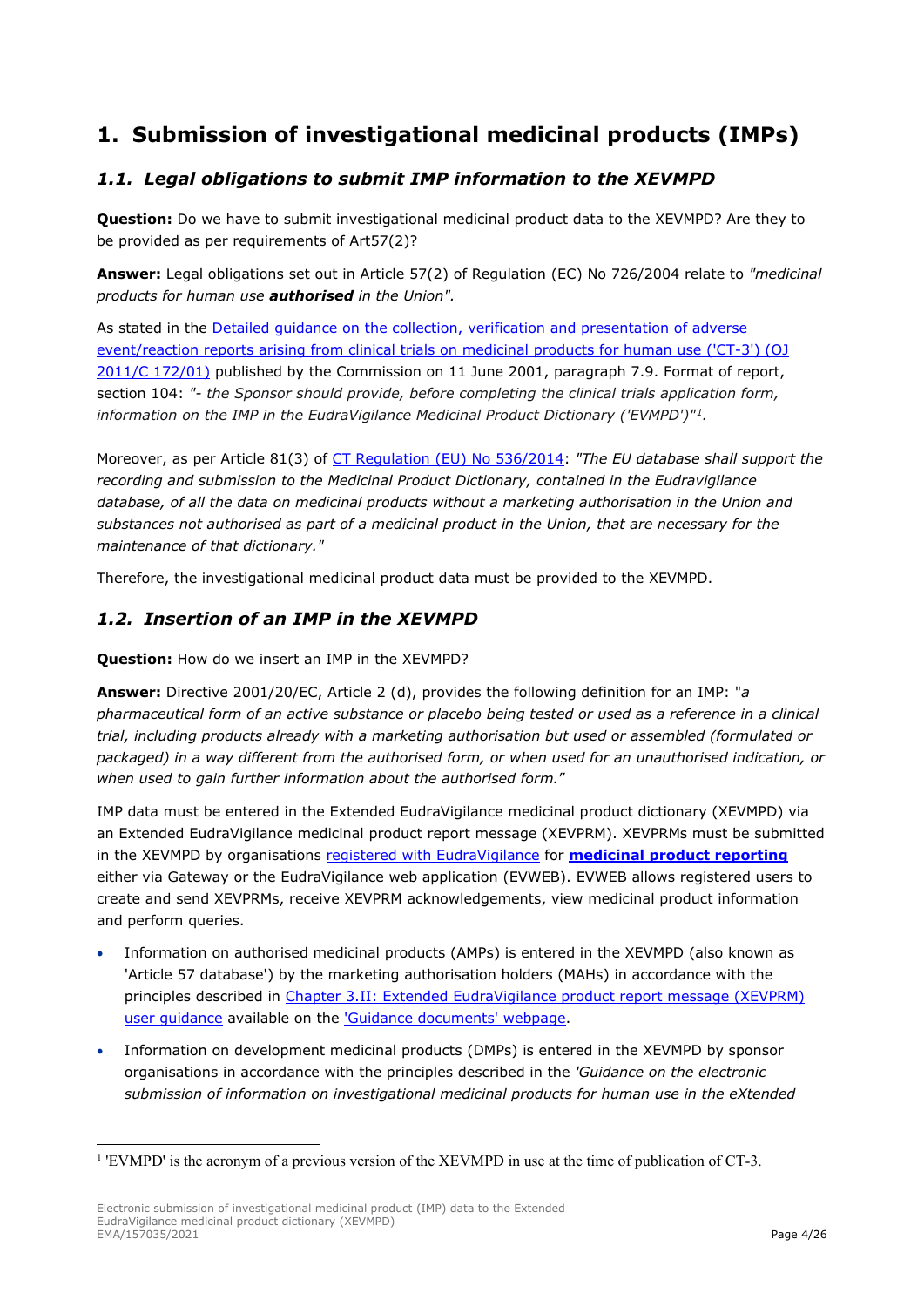*EudraVigilance Medicinal Product Dictionary (XEVMPD)'* document available on the ['Guidance for](https://www.ema.europa.eu/en/human-regulatory/research-development/clinical-trials/guidance-clinical-trial-sponsors-data-submission-investigational-medicines)  [clinical trial sponsors: data submission on investigational medicines' webpage.](https://www.ema.europa.eu/en/human-regulatory/research-development/clinical-trials/guidance-clinical-trial-sponsors-data-submission-investigational-medicines)

Sponsors registered with EudraVigilance for medicinal product reporting should send an XEVPRM with the operation type 'Insert' (1) for a new development medicinal product to the XEVMPD.

Providing that the insertion was successful, an EV Code will be assigned to the medicinal product entry and sent automatically to the sender's organisation ID via an XEVPRM acknowledgement.

- If the sender organisation is registered for submissions via EVWEB (i.e. a WEB Trader user), the XEVPRM Acknowledgement will be sent to the WEB Trader "Inbox" available in EVWEB, and later archived in the "Archived Inbox".
- Gateway users should check with their Gateway providers where their XEVPRM acknowledgements are stored.

The 'eXtended EudraVigilance medicinal product dictionary (XEVMPD) data-entry tool user manual' and step-by-step documents available on the ['Training' webpage](https://www.ema.europa.eu/en/human-regulatory/post-authorisation/data-medicines-iso-idmp-standards/extended-eudravigilance-medicinal-product-dictionary-xevmpd-training) provide supporting information on the use of EVWEB.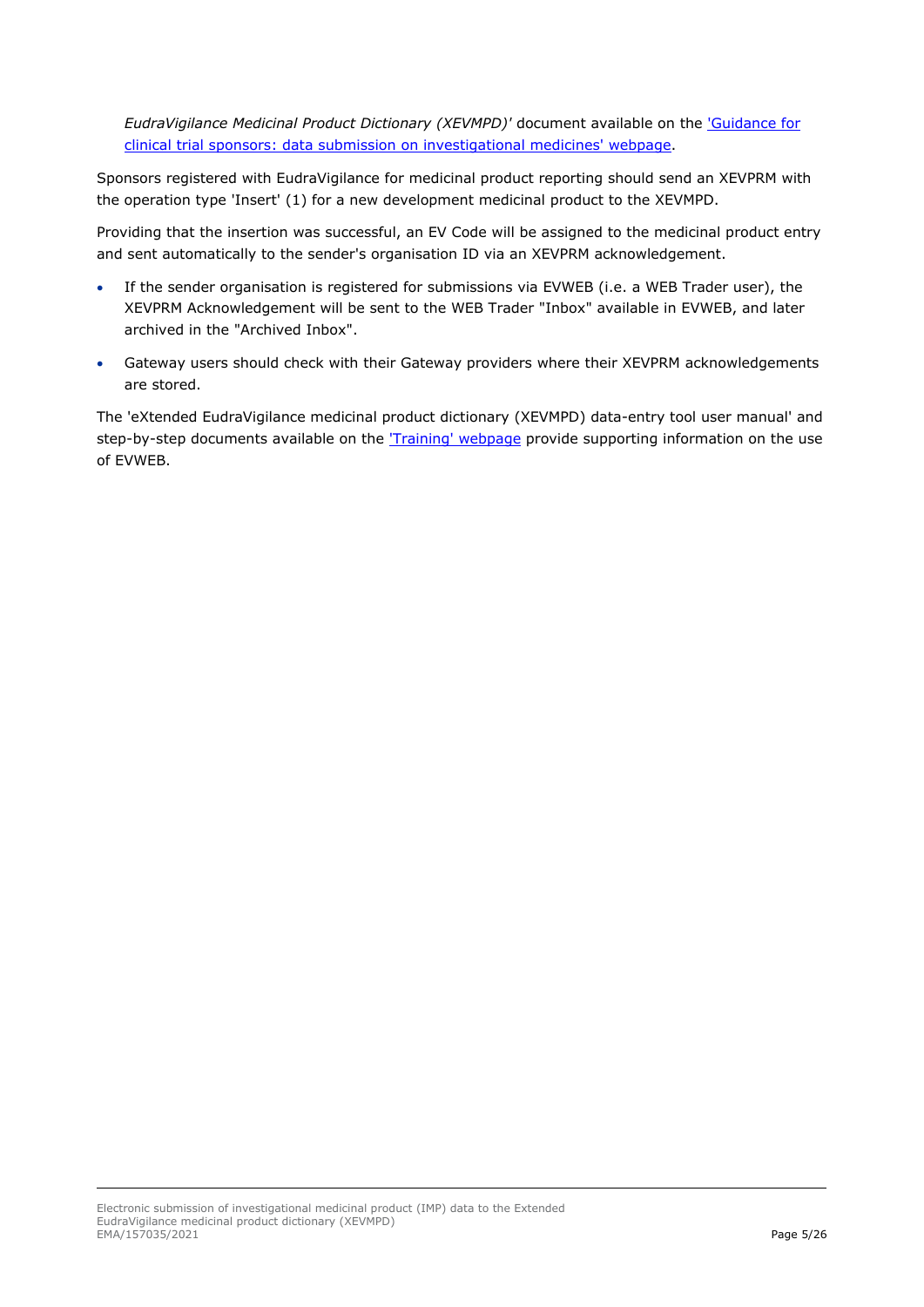# <span id="page-5-0"></span>**2. Submission of development medicinal products (DMPs)**

### <span id="page-5-1"></span>*2.1. Mandatory data elements for a DMP entry*

**Question:** What information needs to be provided when entering development product information in the XEVMPD?

**Answer:** Please refer to the guidance provided in section *1. Initial submission of a development medicinal product* of the *'Guidance on the electronic submission of information on investigational medicinal products for human use in the eXtended EudraVigilance Medicinal Product Dictionary (XEVMPD)'* document available on the ['Guidance for clinical trial sponsors: data submission on](https://www.ema.europa.eu/en/human-regulatory/research-development/clinical-trials/guidance-clinical-trial-sponsors-data-submission-investigational-medicines)  [investigational medicines' webpage](https://www.ema.europa.eu/en/human-regulatory/research-development/clinical-trials/guidance-clinical-trial-sponsors-data-submission-investigational-medicines) for the required information.

#### <span id="page-5-2"></span>*2.2. Submission of an authorised medicinal product information studied in a clinical trial for new indication(s)/route(s) of administration*

**Question:** In our clinical trial, we are using a medicinal product which is already authorised. It is however studied for a new indication not listed in the SmPC. How should we submit such product to the XEVMPD?

**Answer:** If a medicinal product authorised in the EEA is used in a clinical trial in its authorised form (i.e. the pharmaceutical dose form, active ingredient and its concentration remain unchanged) for authorised or unauthorised indications and/or route of administration(s), no DMP needs to be submitted to the XEVMPD by the sponsor.

In the Clinical Trial Application (CTA) form, the sponsor makes a reference to the AMP entered in the XEVMPD by the marketing authorisation holder.

Information on all authorised medicines contained in the Article 57 database is published in the form of an [excel document](https://www.ema.europa.eu/documents/other/article-57-product-data_en.xlsx) on the ['Public data from Article 57 database' webpage.](https://www.ema.europa.eu/en/human-regulatory/post-authorisation/data-medicines-iso-idmp-standards/public-data-article-57-database)

### <span id="page-5-3"></span>*2.3. Submission of a DMP studied in clinical trials run by different sponsors*

**Question:** In our clinical trial, we are using a development product, which is most likely already entered in the XEVMPD by another sponsor. Should we enter this product in the XEVMPD again? Or should we update the existing product entry submitted by another sponsor?

**Answer:** Since each DMP in a clinical trial needs to be uniquely identifiable and is sponsor-specific, you should insert a new DMP entry in the XEVMPD. Data entered in the XEVMPD as 'development' are strictly confidential and visible to the sponsor organisation that 'owns' this product data in the XEVMPD. Maintenance related operations (such as updates) on this data can only be performed by the owner organisation or the European Medicines Agency (EMA).

### <span id="page-5-4"></span>*2.4. Submission of a DMP containing multiple pharmaceutical products*

**Question:** In our clinical trial, the patients receive orally two different pharmaceutical forms, each containing a different active ingredient. How should we submit this to the XEVMPD?

**Answer:** If the two studied pharmaceutical forms are part of one medicinal product (i.e. part of a package), then one development medicinal product with two different pharmaceutical products should be submitted to the XEVMPD. Only one EV Code will be assigned to this development medicinal product.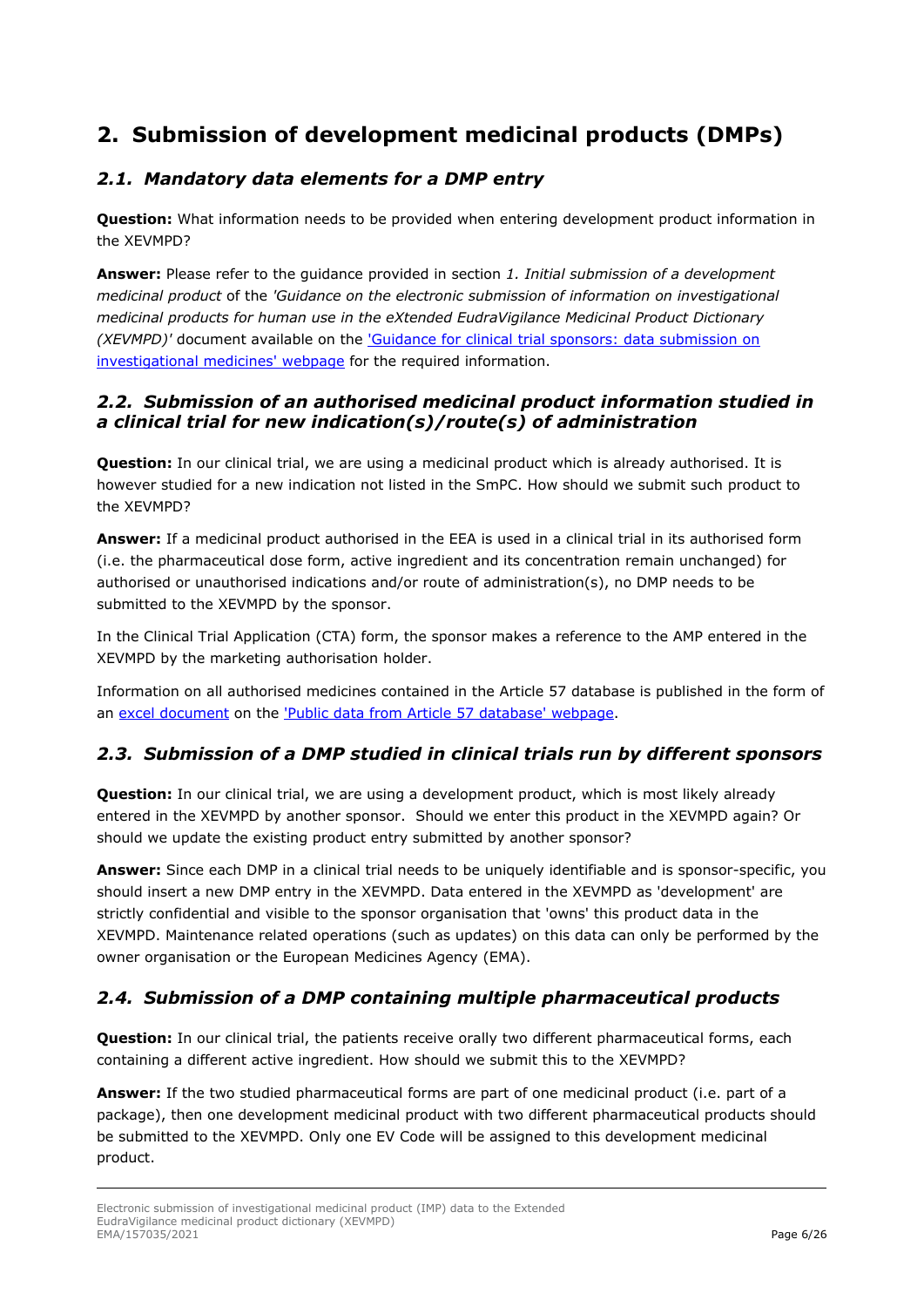#### *EXAMPLE 1:*

"Medicinal product A" is administered to the patient as a capsule containing 50 mg of active ingredient ABC and as a film-coated tablet containing 25 mg of active ingredient XYZ. This medicinal product should be submitted to the XEVMPD as follows:



If the two studied pharmaceutical forms are NOT part of the same medicinal product package, then two development medicinal products, each referencing one pharmaceutical product and its respective pharmaceutical form, should be submitted in the XEVMPD. Two EV Codes will be assigned to these development medicinal products.

#### *EXAMPLE 2:*

"Medicinal product A" is administered to the patient as a capsule containing 50 mg of active ingredient ABC. "Medicinal product B" is administered to the patient as a capsule containing 25 mg of active ingredient XYZ. Both development products should be submitted to the XEVMPD as follows: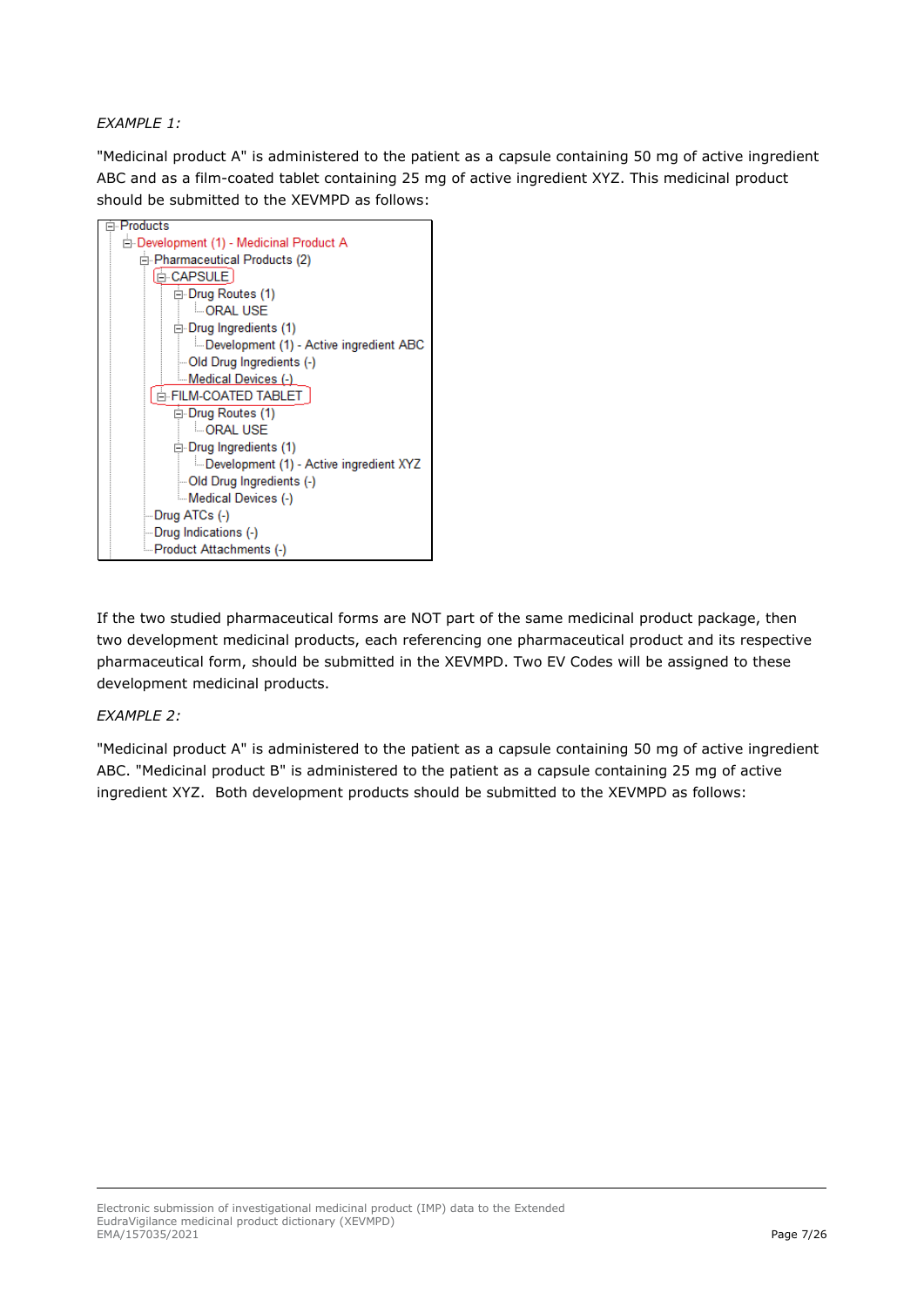

#### <span id="page-7-0"></span>*2.5. Submission of a DMP with the same pharmaceutical form and active ingredient studied in different strengths*

**Question:** In our clinical trial, we are testing the same active ingredient (XYZ) in the same pharmaceutical form (tablet) in different concentrations (50 mg and 100 mg). How should we capture this in the XEVMPD? How many development products should we submit?

**Answer:** If an active substance is used in a clinical trial in the same pharmaceutical dose form with different strengths, separate development medicinal products should be submitted to the XEVMPD:

- 1. DMP  $1 =$  tablet with 50 mg of the active ingredient XYZ
- 2. DMP 2 = tablet with 100 mg of the active ingredient XYZ

An EV Code will be assigned to each development medicinal product.

### <span id="page-7-1"></span>*2.6. Submission of a DMP if the posology is different to the AMP*

**Question:** We are a non-commercial sponsor and will run a clinical trial where the IMP is a medicinal product with marketing authorisation and where the posology described in the SmPC is one dose. The subjects of our clinical trial will receive a second dose of the medicinal product. The pharmaceutical dose form, active ingredient and the concentration of the IMP remain unchanged, the only change compared to SmPC is the posology. Should the medicinal product be entered in the XEVMPD as a development medicinal product?

**Answer:** Since the difference is only in the posology, and the pharmaceutical dose form, active ingredient and its concentration do not change, there is no need to enter the product in the XEVMPD as a DMP.

### <span id="page-7-2"></span>*2.7. Bioequivalence trial DMP registration*

**Question**: According to CT-3, the sponsor should provide, before completing the clinical trials application form, information on the IMP in the EudraVigilance medicinal product dictionary ('EVMPD').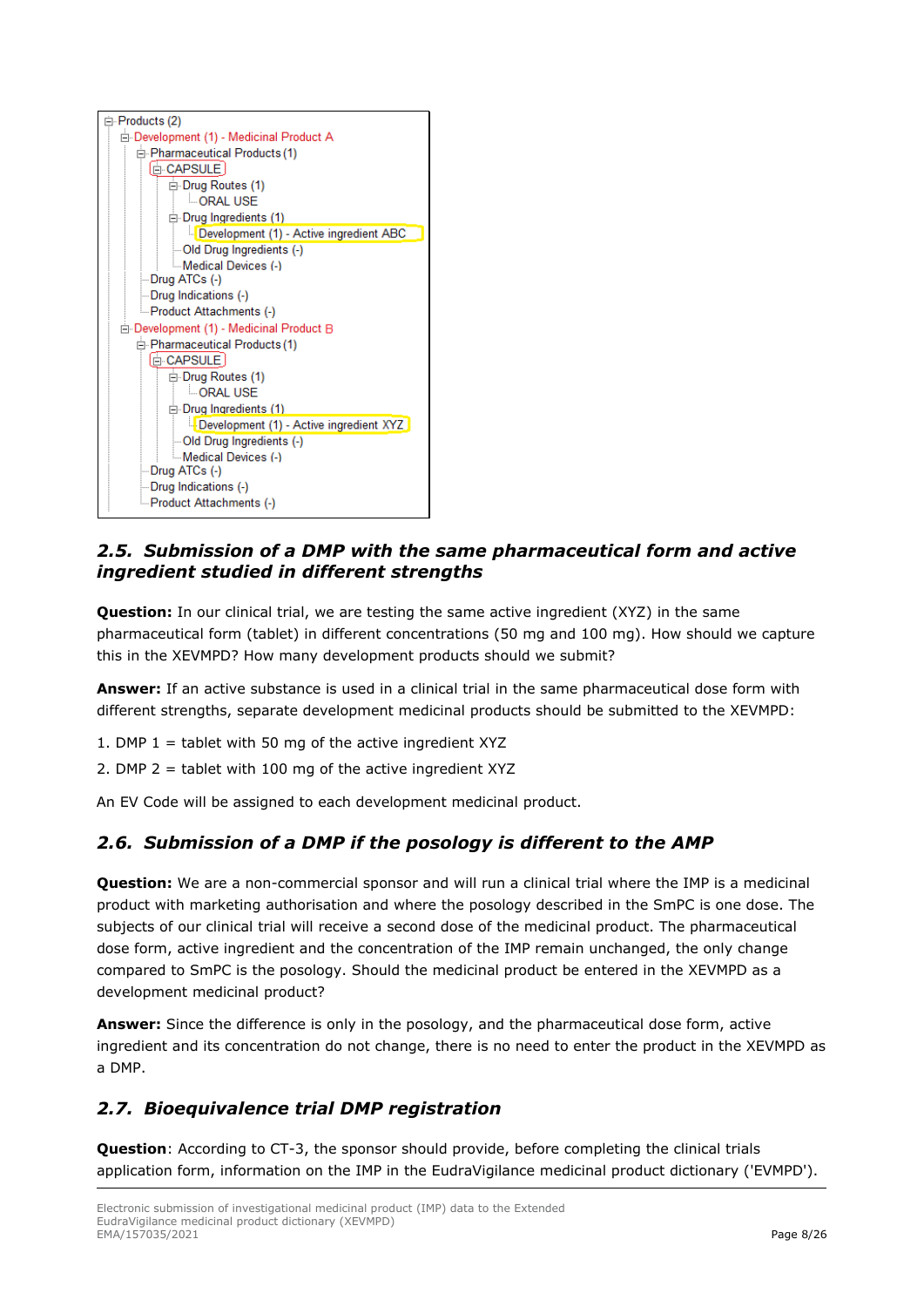Could you please confirm if this requirement is applicable for bioequivalence studies (in which the IMP is a generic of the reference medicinal product)?

**Answer:** The requirement you are referring to is applicable to all EU/EEA studies/trials that must be registered with EudraCT regardless of the scope of the trial. The information on the medicinal product must therefore be submitted to the XEVMPD as a development medicinal product, referencing the sponsor of the clinical trial.

Electronic submission of investigational medicinal product (IMP) data to the Extended EudraVigilance medicinal product dictionary (XEVMPD) EMA/157035/2021 Page 9/26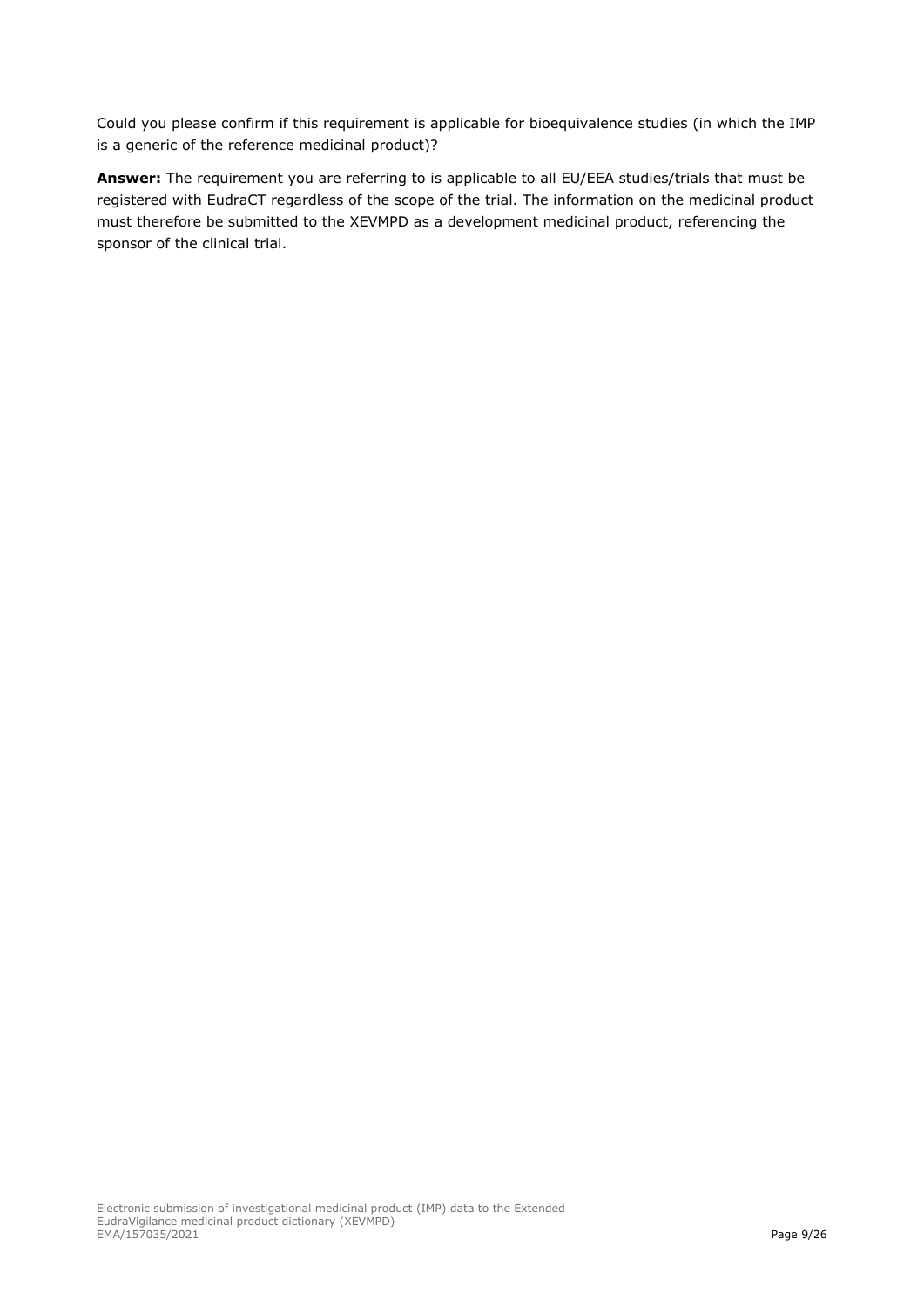# <span id="page-9-0"></span>**3. Submission of sponsor information**

**Question:** When entering information about our DMP in the XEVMPD via EVWEB, I am unable to find our sponsor organisation in the 'Sponsor' look up table. Our organisation is registered in Organisation Management Service (OMS). Can you please clarify why I am unable to find my organisation in the XEVMPD?

**Answer:** If an organisation is missing in the XEVMPD 'Sponsor' look-up list, the sponsor information should be submitted in the XEVMPD as new by the sponsor via an XEVPRM with operation type 'Insert'. Following a successful submission, an EV Code will be assigned to the sponsor organisation and provided to the sender organisation via an XEVPRM acknowledgement.

Please refer to your [XEVMPD Data-Entry Tool \(EVWEB\) User Manual](https://www.ema.europa.eu/en/documents/other/extended-eudravigilance-medicinal-product-dictionary-xevmpd-data-entry-tool-user-manual_en.pdf) or the published step-by-step [document](https://www.ema.europa.eu/en/documents/other/extended-eudravigilance-medicinal-product-report-message-step-step-guide-insert-organisation_en.pdf) for information on how to insert a sponsor organisation information in the XEVMPD.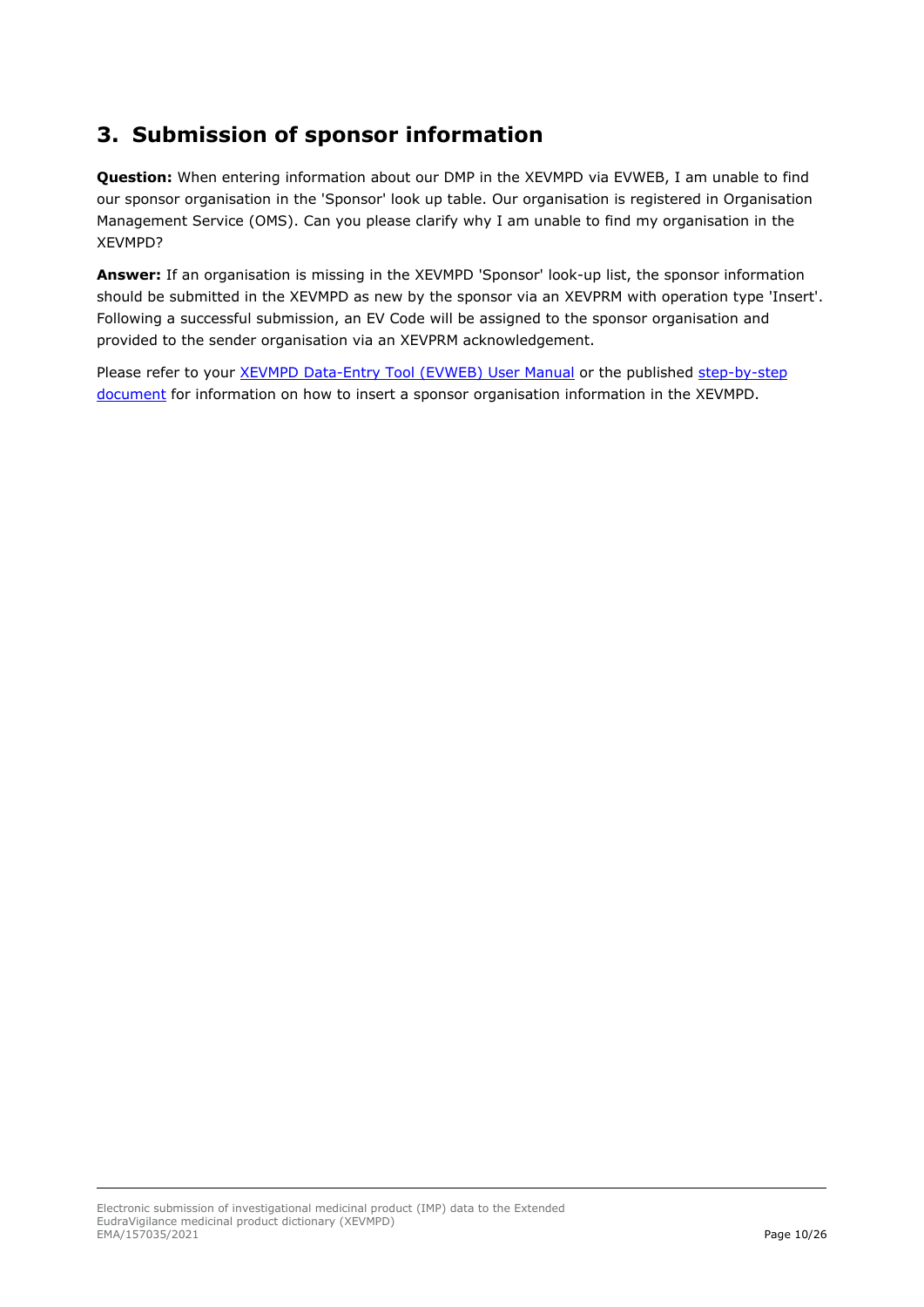# <span id="page-10-0"></span>**4. Pharmaceutical product information**

### <span id="page-10-1"></span>*4.1. Pharmaceutical product form(s)*

**Question**: The pharmaceutical form is a mandatory field in which only one EV Code can be referenced. However, we wonder about the data entry possibilities for a 'Powder for solution for injection'; is this only one pharmaceutical form?

**Answer:** In development medicinal product entries, only the administrable pharmaceutical form must be referenced. Where the pharmaceutical form must be reconstituted or diluted prior to administration, the pharmaceutical form should be specified as a single value. E.g. 'Powder for solution for injection' is a pharmaceutical form, for which the administrable pharmaceutical form is 'Solution for injection'.

Where the medicinal product contains a pharmaceutical form, for which no reconstitution, dilution or transformation is necessary prior to administration, the authorised pharmaceutical form should be specified as a single value. E.g., 'Film-coated tablet' is a pharmaceutical form, for which the administrable pharmaceutical form is 'Film-coated tablet'.

### <span id="page-10-2"></span>**4.1.1. Pharmaceutical form not available in the XEVMPD**

**Question:** How should a dose form be provided if the standard term for the pharmaceutical form, which we want to reference in our development product entry, is not available in the XEVMPD look-up table/controlled vocabulary list available on the ['Guidance documents' webpage?](http://www.ema.europa.eu/ema/index.jsp?curl=pages/regulation/document_listing/document_listing_000336.jsp&mid=WC0b01ac05804d8b2b&jsenabled=true)

**Answer:** If a pharmaceutical form is not available in the XEVMPD as a standard term, the sponsor can reference a proposed term of the required pharmaceutical dose form, if available in the XEVMPD.

If no standard or proposed term of the required pharmaceutical form is available in the XEVMPD, the sponsor can insert the pharmaceutical form in the XEVMPD as proposed or development, based on the principles described in section *1.8.1. Administrable pharmaceutical form (PP.1)* of the *'Guidance on the electronic submission of information on investigational medicinal products for human use in the eXtended EudraVigilance Medicinal Product Dictionary (XEVMPD)'* document available on the ['Guidance](https://www.ema.europa.eu/en/human-regulatory/research-development/clinical-trials/guidance-clinical-trial-sponsors-data-submission-investigational-medicines)  [for clinical trial sponsors: data submission on investigational medicines' webpage.](https://www.ema.europa.eu/en/human-regulatory/research-development/clinical-trials/guidance-clinical-trial-sponsors-data-submission-investigational-medicines)

Please refer also to the *['eXtended EudraVigilance Medicinal Product Dictionary \(XEVMPD\) Data-Entry](https://www.ema.europa.eu/en/documents/other/extended-eudravigilance-medicinal-product-dictionary-xevmpd-data-entry-tool-user-manual_en.pdf)  [Tool \(EVWEB\) User Manual'](https://www.ema.europa.eu/en/documents/other/extended-eudravigilance-medicinal-product-dictionary-xevmpd-data-entry-tool-user-manual_en.pdf)* available on the [XEVMPD e-learning webpage](http://eudravigilance.ema.europa.eu/human/training7.asp) for related information on how to submit a pharmaceutical form in the XEVMPD using EVWEB.

### <span id="page-10-3"></span>*4.2. Route(s) of administration*

#### <span id="page-10-4"></span>**4.2.1. Route of administration (RoA) not available in the XEVMPD**

**Question:** How should a RoA be provided if the standard term is not available in the XEVMPD look-up table/controlled vocabulary list available on the ['Guidance documents' webpage?](http://www.ema.europa.eu/ema/index.jsp?curl=pages/regulation/document_listing/document_listing_000336.jsp&mid=WC0b01ac05804d8b2b&jsenabled=true)

**Answer:** If a RoA is not available in the XEVMPD as a standard term, the sponsor can reference a proposed term of the required RoA, if available in the XEVMPD.

If no standard or proposed term of the required route of administration is available in the XEVMPD, the sponsor can insert the RoA in the XEVMPD as proposed or development, based on the principles described in section *1.8.1.1. Route of administration (PP.AR.1)* of the *'Guidance on the electronic submission of information on investigational medicinal products for human use in the eXtended*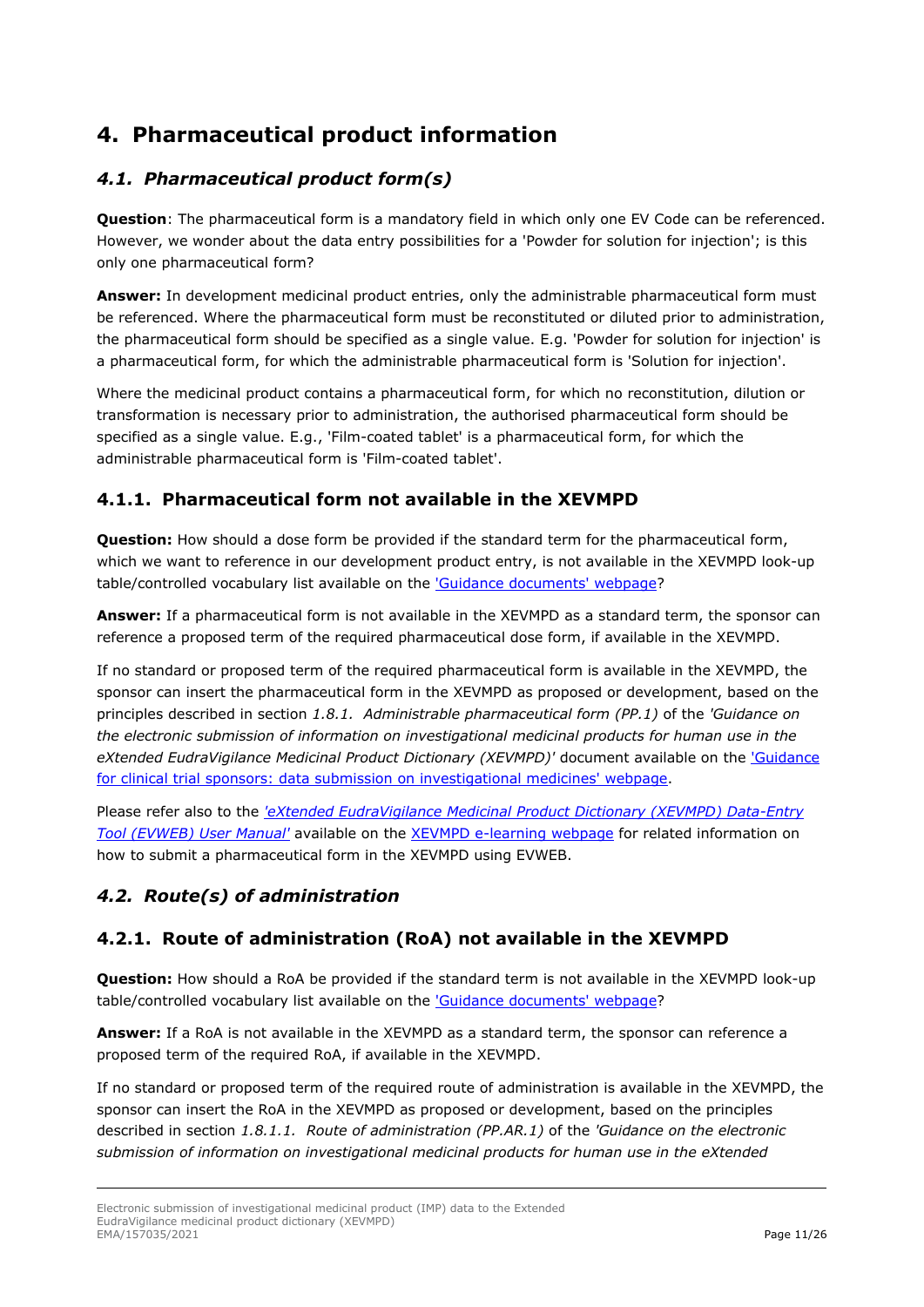*EudraVigilance Medicinal Product Dictionary (XEVMPD)'* document available on the ['Guidance for clinical](https://www.ema.europa.eu/en/human-regulatory/research-development/clinical-trials/guidance-clinical-trial-sponsors-data-submission-investigational-medicines)  [trial sponsors: data submission on investigational medicines' webpage.](https://www.ema.europa.eu/en/human-regulatory/research-development/clinical-trials/guidance-clinical-trial-sponsors-data-submission-investigational-medicines)

Please refer also to the *"eXtended EudraVigilance Medicinal Product Dictionary (XEVMPD) Data-Entry Tool (EVWEB) User Manual"* available on the [XEVMPD e-learning webpage,](http://eudravigilance.ema.europa.eu/human/training7.asp) for related information on how to submit a route of administration in the XEVMPD via EVWEB.

#### <span id="page-11-0"></span>**4.2.2. Submission of multiple routes of administration within one pharmaceutical product**

**Question:** According to the technical specification, the route of administration is a mandatory field in which only one entry can be made. What if a pharmaceutical product can be administered in two different ways?

**Answer:** The 'route of administration' section is a repeatable section in EVWEB; several routes of administrations can therefore be referenced in one pharmaceutical product entry. Where possible, the standard term should be used.

#### EXAMPLE:



#### <span id="page-11-1"></span>*4.3. Substance*

#### <span id="page-11-2"></span>**4.3.1. Substance EV Code**

**Question:** We are going to conduct a clinical trial and we need to complete the clinical trial application using online EudraCT form. How/where can we obtain the substance EV Code?

**Answer:** A list of approved substance names available in the XEVMPD is published in the ['XEVMPD](https://www.ema.europa.eu/documents/other/eudravigilance-extended-medicinal-product-dictionary-xevmpd-substances_en.xlsx)  [substances' Excel list](https://www.ema.europa.eu/documents/other/eudravigilance-extended-medicinal-product-dictionary-xevmpd-substances_en.xlsx) on the ['Guidance documents' webpage.](https://www.ema.europa.eu/en/human-regulatory/post-authorisation/data-medicines-iso-idmp-standards/reporting-requirements-authorised-medicines/guidance-documents#controlled-vocabularies-section) The published vocabulary list contains substances available at the time of publication. The EudraVigilance look-up table in EVWEB contains the most up-to-date data, as substance information is submitted to the XEVMPD on daily basis.

Sponsors registered with EudraVigilance for the reporting of medicinal product information in the XEVMPD can also access XEVMPD via EVWEB and perform search on approved substance names and/or their translations and synonyms.

If substance information is missing in the XEVMPD, the addition of the substance information should be requested using the process described in the ['Changes to some business rules of the eXtended](https://www.ema.europa.eu/en/documents/other/changes-some-business-rules-extended-eudravigilance-medicinal-product-dictionary-xevmpd-submission_en.pdf)  [EudraVigilance Medicinal Product Dictionary \(XEVMPD\): Submission of substance information'](https://www.ema.europa.eu/en/documents/other/changes-some-business-rules-extended-eudravigilance-medicinal-product-dictionary-xevmpd-submission_en.pdf)  [document](https://www.ema.europa.eu/en/documents/other/changes-some-business-rules-extended-eudravigilance-medicinal-product-dictionary-xevmpd-submission_en.pdf) available on the ['Guidance documents' webpage.](https://www.ema.europa.eu/en/human-regulatory/post-authorisation/data-medicines-iso-idmp-standards/reporting-requirements-authorised-medicines/guidance-documents#controlled-vocabularies-section)

Electronic submission of investigational medicinal product (IMP) data to the Extended EudraVigilance medicinal product dictionary (XEVMPD) EMA/157035/2021 **Page 12/26**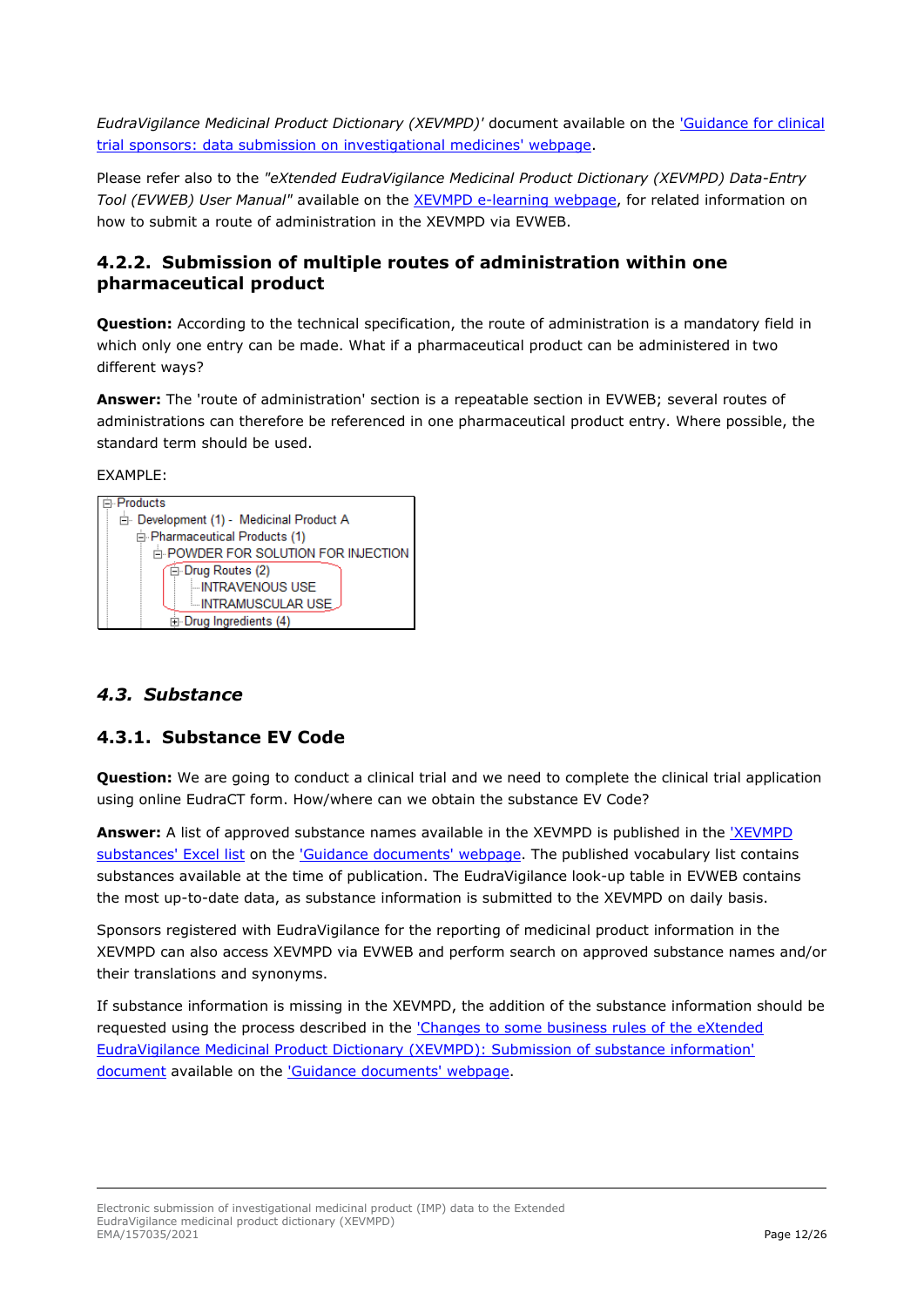### <span id="page-12-0"></span>**4.3.2. Substance EV Code not available**

**Question:** We need to reference in our DMP a substance name that is not available in the XEVMPD. We tried to submit the substance information via an XEVPRM but received a negative XEVPRM acknowledgement. How can we insert a new substance in the XEVMPD?

**Answer:** Substance information is entered in the XEVMPD by the Substance Management Service (SMS) team. To request a new substance information to be inserted in the XEVMPD or to update information within an existing substance record, please follow the process described in section *8. Initial submission of substance information* of the '*eXtended EudraVigilance Medicinal Product Report (XEVPRM) user guidance for sponsors of clinical trials' document, available on the 'Guidance for clinical* [trial sponsors: data submission on investigational medicines' webpage](https://www.ema.europa.eu/en/human-regulatory/research-development/clinical-trials/guidance-clinical-trial-sponsors-data-submission-investigational-medicines) or refer to the information available in the ['Changes to some business rules of the eXtended EudraVigilance Medicinal Product](https://www.ema.europa.eu/en/documents/other/changes-some-business-rules-extended-eudravigilance-medicinal-product-dictionary-xevmpd-submission_en.pdf)  [Dictionary \(XEVMPD\): Submission of substance information' document](https://www.ema.europa.eu/en/documents/other/changes-some-business-rules-extended-eudravigilance-medicinal-product-dictionary-xevmpd-submission_en.pdf) available on the ['Guidance](https://www.ema.europa.eu/en/human-regulatory/post-authorisation/data-medicines-iso-idmp-standards/reporting-requirements-authorised-medicines/guidance-documents#controlled-vocabularies-section)  [documents' webpage.](https://www.ema.europa.eu/en/human-regulatory/post-authorisation/data-medicines-iso-idmp-standards/reporting-requirements-authorised-medicines/guidance-documents#controlled-vocabularies-section)

#### <span id="page-12-1"></span>**4.3.3. Description of strength of excipient(s)**

**Question:** Does the strength of the excipients need to be entered or is it enough to only specify the excipients?

**Answer:** It is not mandatory to enter excipients for a development product. If the sponsor decides to do so, the amount of the excipient is not mandatory and therefore does not need to be provided. For active ingredients and adjuvants, the amount must be provided.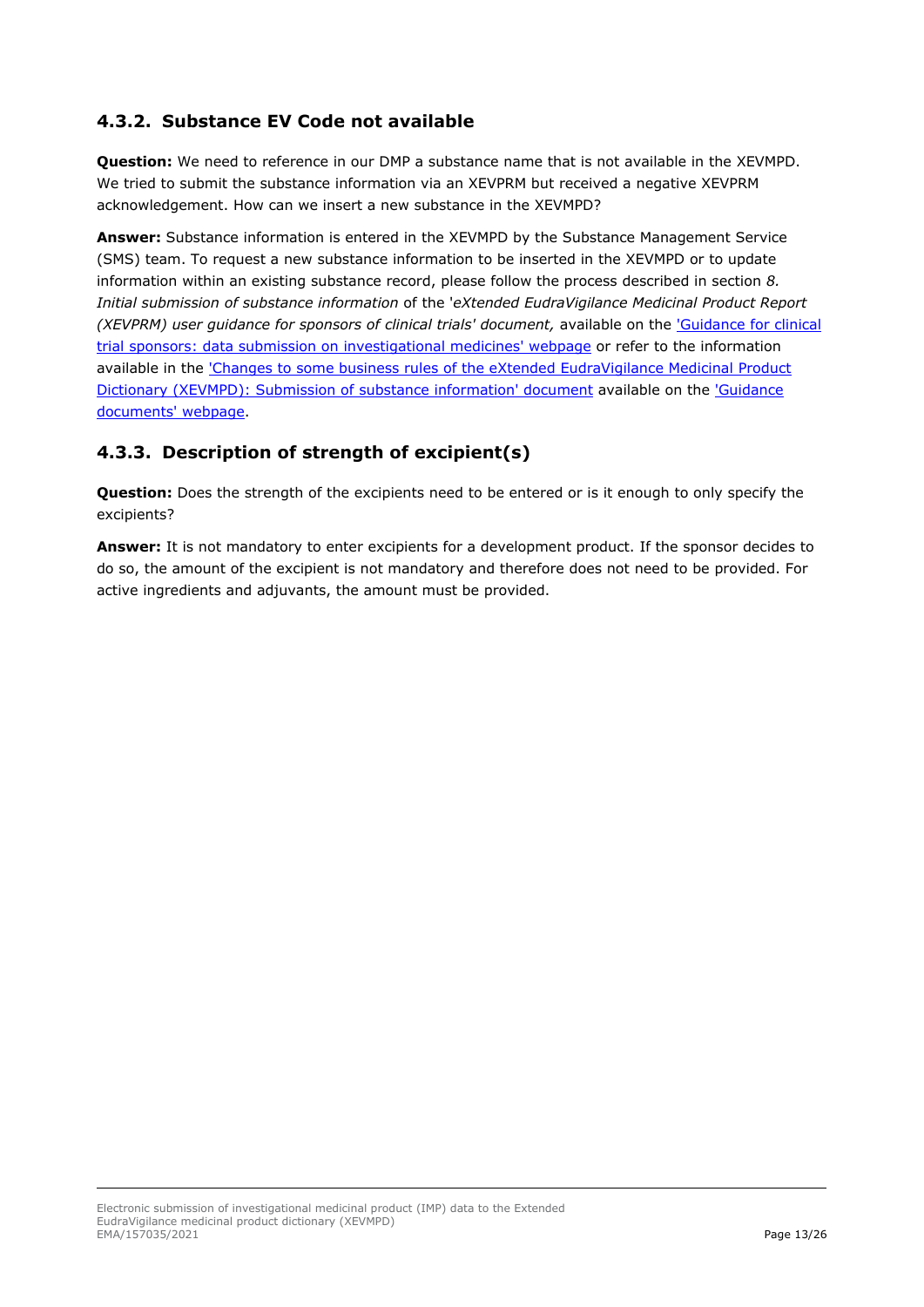# <span id="page-13-0"></span>**5. Submission of placebos**

**Question:** Is it required from sponsors to submit information on placebos to the XEVMPD?

**Answer:** As stated in section D.8 Reporting of the 'Placebo of the [Note for guidance –](https://www.ema.europa.eu/en/documents/regulatory-procedural-guideline/note-guidance-eudravigilance-human-processing-safety-messages-individual-case-safety-reports-icsrs_en.pdf) EudraVigilance Human – [Processing of safety messages and individual case safety reports \(ICSRs\)' document:](https://www.ema.europa.eu/en/documents/regulatory-procedural-guideline/note-guidance-eudravigilance-human-processing-safety-messages-individual-case-safety-reports-icsrs_en.pdf)

*" If relevant, placebos can be reported in the ICSRs in the following data elements:*

- *medicinalproduct (ICH E2B(R2) B.4.k.2.1)*
- *patientdrugname (ICH E2B(R2) B.1.8a)*
- *parentdrugname (ICH E2B(R2) B.1.10.8a)*

*Placebos reported in ICSRs are recoded against the entry 'PLACEBO' in the Product Index Database. Placebos do not need to be entered in EVMPD. However, when a placebo is reported in the data element medicinalproduct (ICH E2B(R2) B.4.k.2.1) as 'SUSPECT' or 'INTERACTING', the suspected ingredient(s) of the placebo has/have to be specified in the data element activesubstancename (ICH E2B(R2) B.4.k.2.2).*

*The possibility to report placebos is applicable to both EVPM and EVCTM.*

*See Detailed Guidance ENTR/CT 318 for the managing of SUSARs associated with placebo*

Furthermore, regarding the reporting of cases of adverse reaction in clinical trials, as mentioned in the [Detailed guidance on the collection, verification and presentation of adverse event/reaction reports](https://eur-lex.europa.eu/LexUriServ/LexUriServ.do?uri=OJ:C:2011:172:0001:0013:EN:PDF)  [arising from clinical trials on medicinal products for human use \(@'CT-3'\) \(2011/C 172/01\),](https://eur-lex.europa.eu/LexUriServ/LexUriServ.do?uri=OJ:C:2011:172:0001:0013:EN:PDF) events associated to placebo should not be reported unless one of the ingredients of the placebo is suspected to have induced the reaction: "*Events associated with placebo will usually not satisfy the criteria for a SUSAR and therefore for expedited reporting. However, where SUSARs are associated with placebo (e.g. reaction due to an excipient or impurity), the Sponsor should report such cases"*. *The suspected ingredient of the placebo should be specified in the ICH E2B(R2) data element B.4.k.2.2. or E2B(R3) G.k.2.3.r.1 'Active substance name'.*

In conclusion, sponsors do not need to submit information on placebo to the XEVMPD. Only information on the active ingredient(s) of the investigational medicinal product is required.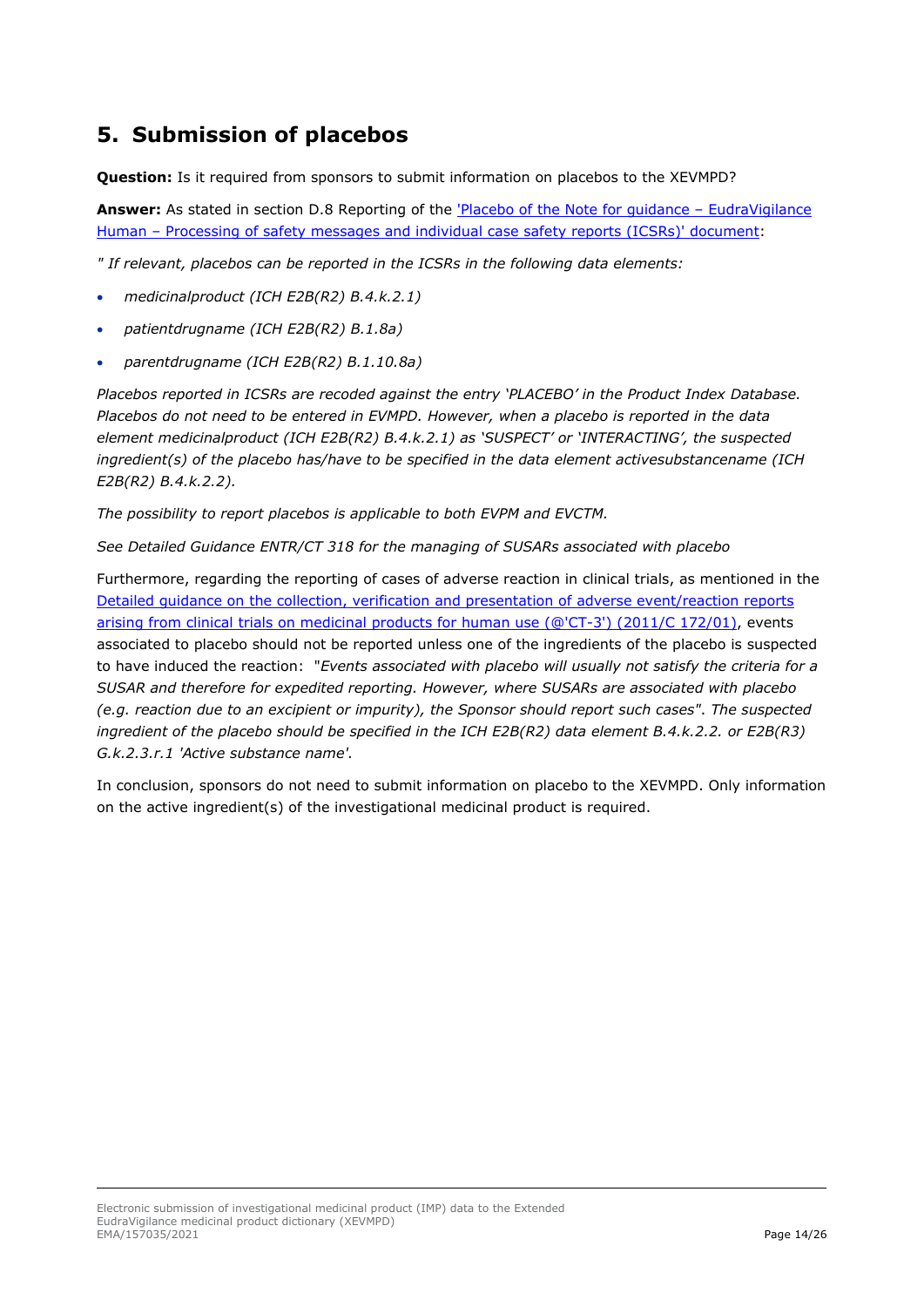## <span id="page-14-0"></span>**6. Visibility/confidentiality of data entered in the XEVMPD as 'development'**

**Question:** Are data entered in the XEVMPD as 'development' considered confidential or will they be visible to other XEVMPD users?

**Answer:** Data entered in the XEVMPD as 'development' are visible in EVWEB to the users registered under the owner organisation profile [i.e. the HQ organisation and its affiliate(s) that submitted and therefore owns the data in the XEVMPD], registered users from the EMA and registered users from the national competent authorities (NCAs). Even if such data is validated (i.e. the 'Product validity' field displays 'Valid') by the EMA, the development data cannot be accessed and/or visible to other users via EVWEB. For further information please refer to section *XEVMPD data access policy* of the '*eXtended EudraVigilance Medicinal Product Report (XEVPRM) user guidance for sponsors of clinical trials' document,* available on the ['Guidance for clinical trial sponsors: data submission on investigational](https://www.ema.europa.eu/en/human-regulatory/research-development/clinical-trials/guidance-clinical-trial-sponsors-data-submission-investigational-medicines)  [medicines' webpage.](https://www.ema.europa.eu/en/human-regulatory/research-development/clinical-trials/guidance-clinical-trial-sponsors-data-submission-investigational-medicines)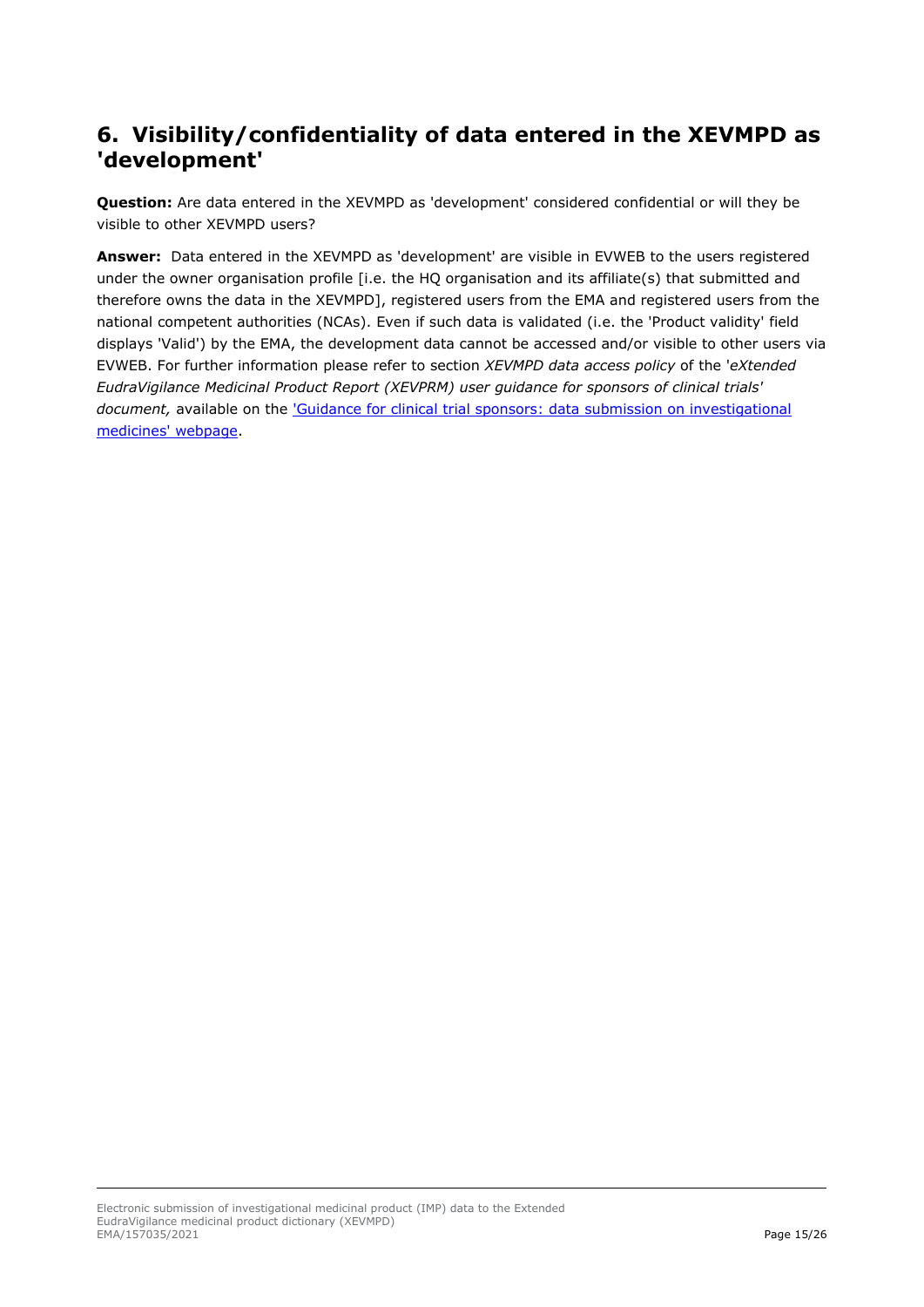# <span id="page-15-0"></span>**7. Printed product information**

**Question:** Is it mandatory to add an attachment to our development medicinal product entry in the XEVMPD?

**Answer:** No, it is optional to insert and reference a printed product information (PPI) document in a DMP.

#### <span id="page-15-1"></span>*7.1. Content of PPI*

**Question:** If we decide to attach the PPI for our development medicinal product, which document shall we provide?

**Answer:** A copy of the Investigator's Brochure can be provided.

#### <span id="page-15-2"></span>*7.2. Confidentiality of PPI*

**Question:** If we submit our Investigator's brochure to the XEVMPD, will it be visible to all XEVMPD users or to the public?

**Answer:** No. The investigator's brochure attached to a development medicinal product entry will only be visible in EVWEB to registered users from the owner organisation, the EMA and NCAs.

### <span id="page-15-3"></span>*7.3. Format of PPI*

**Question:** In which format shall the PPI be provided?

**Answer:** The expected format of the provided IB is PDF (1), .DOC (2) or .DOCX (3).

Please refer to section *7. Initial submission of an attachment* of the '*eXtended EudraVigilance Medicinal Product Report (XEVPRM) user guidance for sponsors of clinical trials' document,* available on the ['Guidance for clinical trial sponsors: data submission on investigational medicines' webpage,](https://www.ema.europa.eu/en/human-regulatory/research-development/clinical-trials/guidance-clinical-trial-sponsors-data-submission-investigational-medicines) for related information.

### <span id="page-15-4"></span>**7.3.1. Accepted PDF files**

**Question:** Will the EMA accept any kind of PDF file as a PPI or is there a limitation to a specific version of PDF?

**Answer:** PDF file version 1.4 or 1.7 should be used. Sponsors are advised not to send scanned PDF documents; 'genuine' PDF documents (files converted to PDF) should be provided.

#### <span id="page-15-5"></span>*7.4. PPI naming conventions and a link between XEVPRM and attachment(s)*

**Question:** How will the attachment be stored and how can the link between XEVPRM and attachment be maintained? How should the PPI attachment be named?

**Answer:** The requirements for the submission of the attachment are reflected the section *7. Initial submission of an attachment* of the '*eXtended EudraVigilance Medicinal Product Report (XEVPRM) user guidance for sponsors of clinical trials' document,* available on the ['Guidance for clinical trial sponsors:](https://www.ema.europa.eu/en/human-regulatory/research-development/clinical-trials/guidance-clinical-trial-sponsors-data-submission-investigational-medicines)  [data submission on investigational medicines' webpage.](https://www.ema.europa.eu/en/human-regulatory/research-development/clinical-trials/guidance-clinical-trial-sponsors-data-submission-investigational-medicines)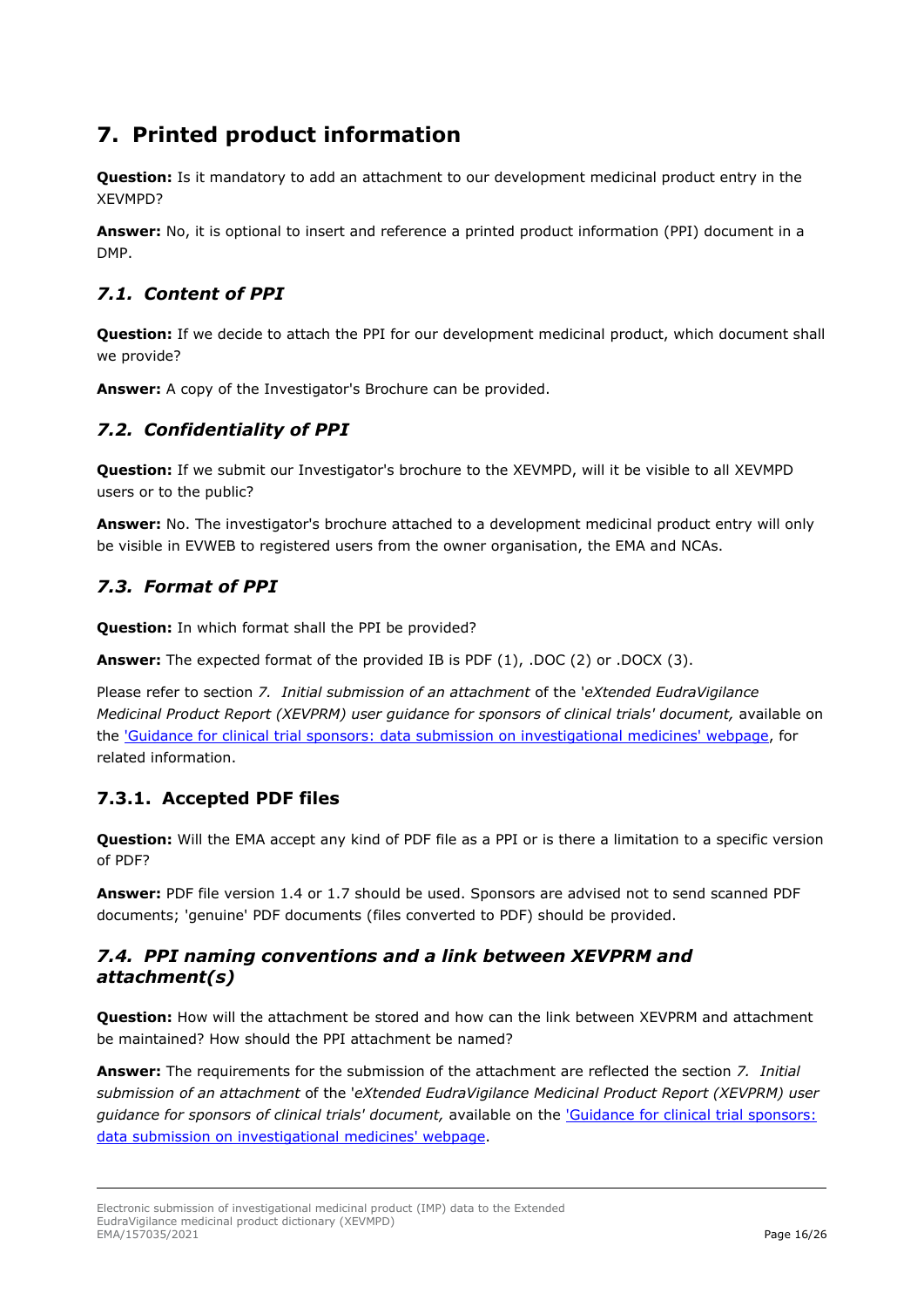The file name for the attachment can be assigned by the sponsor; there is no naming convention to be followed.

The link between the product information and its PPI attachment (IB) is maintained via a PPI EV Code. At least one of those products that will refer to the investigator's brochure should also be present in the same XEVPRM.

Electronic submission of investigational medicinal product (IMP) data to the Extended EudraVigilance medicinal product dictionary (XEVMPD) EMA/157035/2021 Page 17/26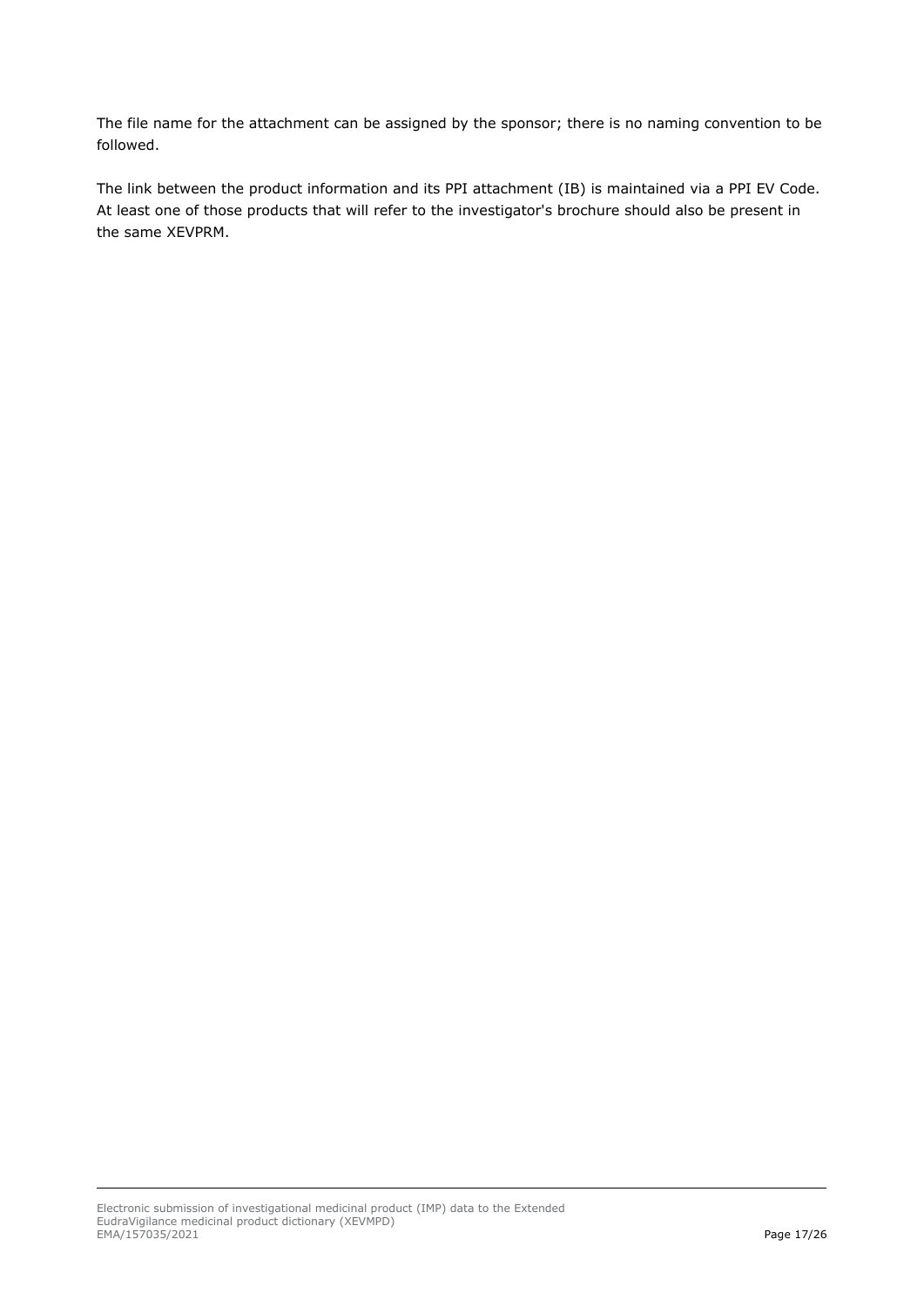# <span id="page-17-0"></span>**8. ATC Codes**

#### <span id="page-17-1"></span>*8.1. Not assigned or not applicable ATC Code*

**Question:** When creating an XEVPRM with development product data, what shall we insert in a product if the ATC Code is not assigned or not available?

**Answer:** The provision of an ATC Code for a development product is optional.

However, should the sponsor wish to enter an ATC Code, the principles described in section *1.8. ATC*  of the '*eXtended EudraVigilance Medicinal Product Report (XEVPRM) user guidance for sponsors of clinical trials' document,* available on the ['Guidance for clinical trial sponsors: data submission on](https://www.ema.europa.eu/en/human-regulatory/research-development/clinical-trials/guidance-clinical-trial-sponsors-data-submission-investigational-medicines)  [investigational medicines' webpage](https://www.ema.europa.eu/en/human-regulatory/research-development/clinical-trials/guidance-clinical-trial-sponsors-data-submission-investigational-medicines) should be followed.

#### <span id="page-17-2"></span>*8.2. ATC Code not available in the XEVMPD*

**Question:** An ATC Code already published by the WHO is not yet available in the XEVMPD 'ATC Code' look-up list. How can we reference this ATC Code in our product entry?

**Answer:** If the ATC Code for your medicinal product is not yet available in the look-up table available in the XEVMPD but has been approved and published by the WHO, the ATC code should be submitted by the sponsor as a 'proposed term' via an XEVPRM with operation type 'Insert'.

#### <span id="page-17-3"></span>*8.3. Required levels of ATC Codes*

**Question:** Is the provision of a three level ATC Code sufficient for the submission in XEVMPD? In some cases, an ATC Code might not be available. What should be provided in these cases if we chose to enter an ATC Code for our DMP?

**Answer:** All five levels of the ATC Code can be used. For related information please refer to section *1.8. ATC* of the '*eXtended EudraVigilance Medicinal Product Report (XEVPRM) user guidance for sponsors of clinical trials' document,* available on the ['Guidance for clinical trial sponsors: data](https://www.ema.europa.eu/en/human-regulatory/research-development/clinical-trials/guidance-clinical-trial-sponsors-data-submission-investigational-medicines)  [submission on investigational medicines' webpage.](https://www.ema.europa.eu/en/human-regulatory/research-development/clinical-trials/guidance-clinical-trial-sponsors-data-submission-investigational-medicines)

#### <span id="page-17-4"></span>*8.4. Multiple ATC Codes in one XEVMPD product entry*

**Question:** What should we do if multiple ATC codes are applicable for one product and wish to reference these in our DMP entry?

**Answer:** The ATC code section is repeatable in the XEVPRM schema. You can reference several ATC Codes for one product entry in the XEVMPD.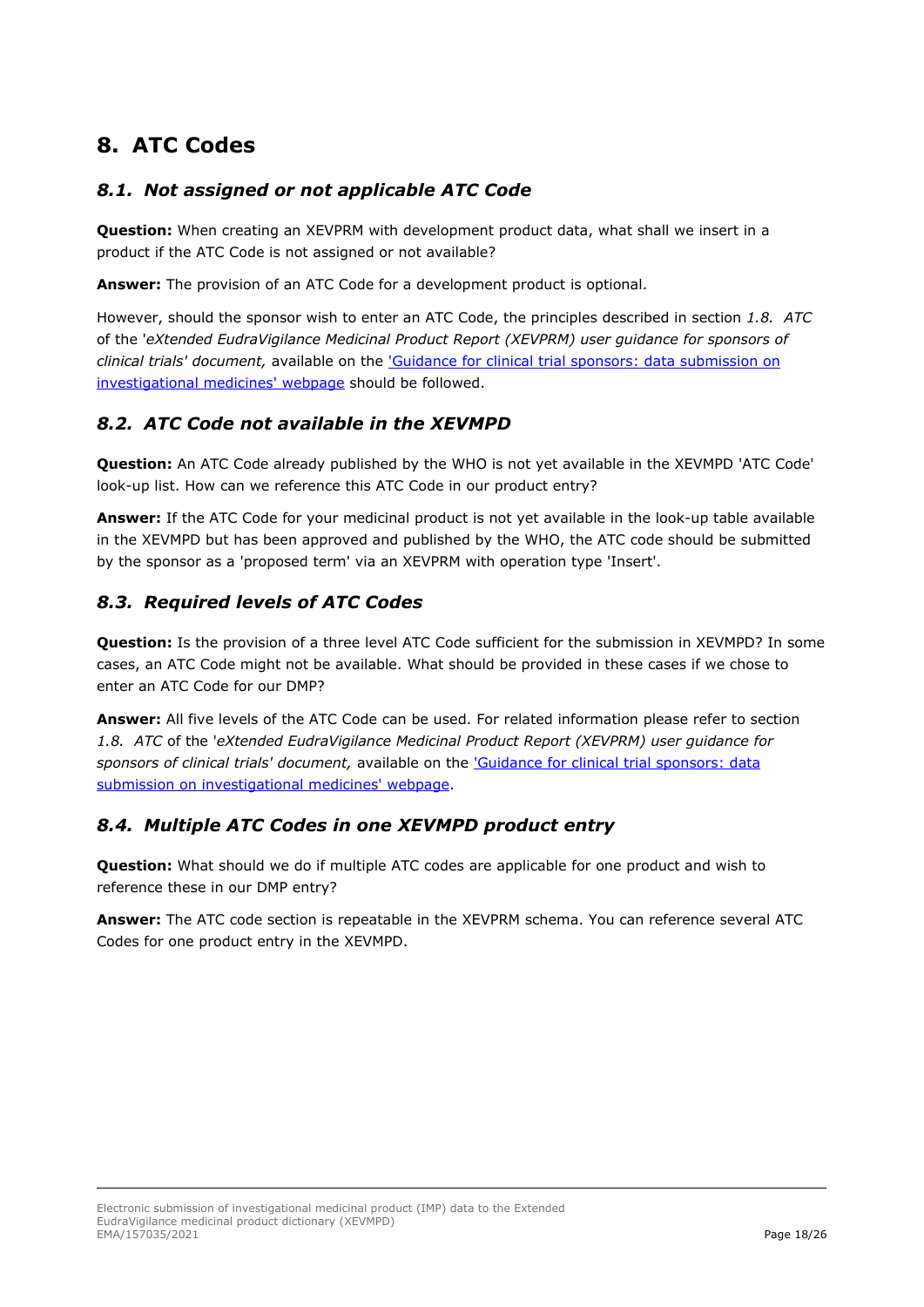# <span id="page-18-0"></span>**9. Controlled vocabularies (CVs)**

### <span id="page-18-1"></span>*9.1. Availability of controlled vocabularies*

**Question:** Where can we find the list of controlled vocabularies to support XEVPRM submissions?

**Answer:** The controlled vocabularies are published on the ['Guidance documents' webpage,](https://www.ema.europa.eu/en/human-regulatory/post-authorisation/data-medicines-iso-idmp-standards/reporting-requirements-authorised-medicines/guidance-documents#controlled-vocabularies-section) in the section 'Controlled Vocabularies'.

- A copy of MedDRA needs to be obtained from the MedDRA MSSO [http://www.meddramsso.com/.](http://www.meddramsso.com/)
- ATC Codes need be obtained from the WHO Collaborating Centre for Drug Statistics Methodology [http://www.whocc.no/atc\\_ddd\\_index/.](http://www.whocc.no/atc_ddd_index/)
- Pharmaceutical forms and routes of administration are based on the standard terms published by the European Directorate for the Quality of Medicines & HealthCare http://www.edgm.eu.
- The Unified Code for Units of Measure (UCUM) is maintained by the Regenstrief institute [http://unitsofmeasure.org/.](http://unitsofmeasure.org/)
- The official list of ISO 3166-1 country codes is maintained by the International Organization for Standardization (ISO) and can accessed using the following link [http://www.iso.org/iso/country\\_codes/iso\\_3166\\_code\\_lists/country\\_names\\_and\\_code\\_elements.ht](http://www.iso.org/iso/country_codes/iso_3166_code_lists/country_names_and_code_elements.htm) [m.](http://www.iso.org/iso/country_codes/iso_3166_code_lists/country_names_and_code_elements.htm)
- The official list of ISO 639-1:2002 codes for the representation of names of languages: Part 1: Alpha-2 code is maintained by the [International Organization for Standardization \(ISO\).](https://www.iso.org/standard/22109.html)

### <span id="page-18-2"></span>*9.2. Format of controlled vocabulary lists published by the EMA*

**Question:** The CV lists are currently published in an Excel format. Could they be provided in a different format?

**Answer:** The controlled vocabularies maintained by the Agency are published only in Excel format. However, sponsors can convert the CVs from Excel to the most suitable format to best suit their needs.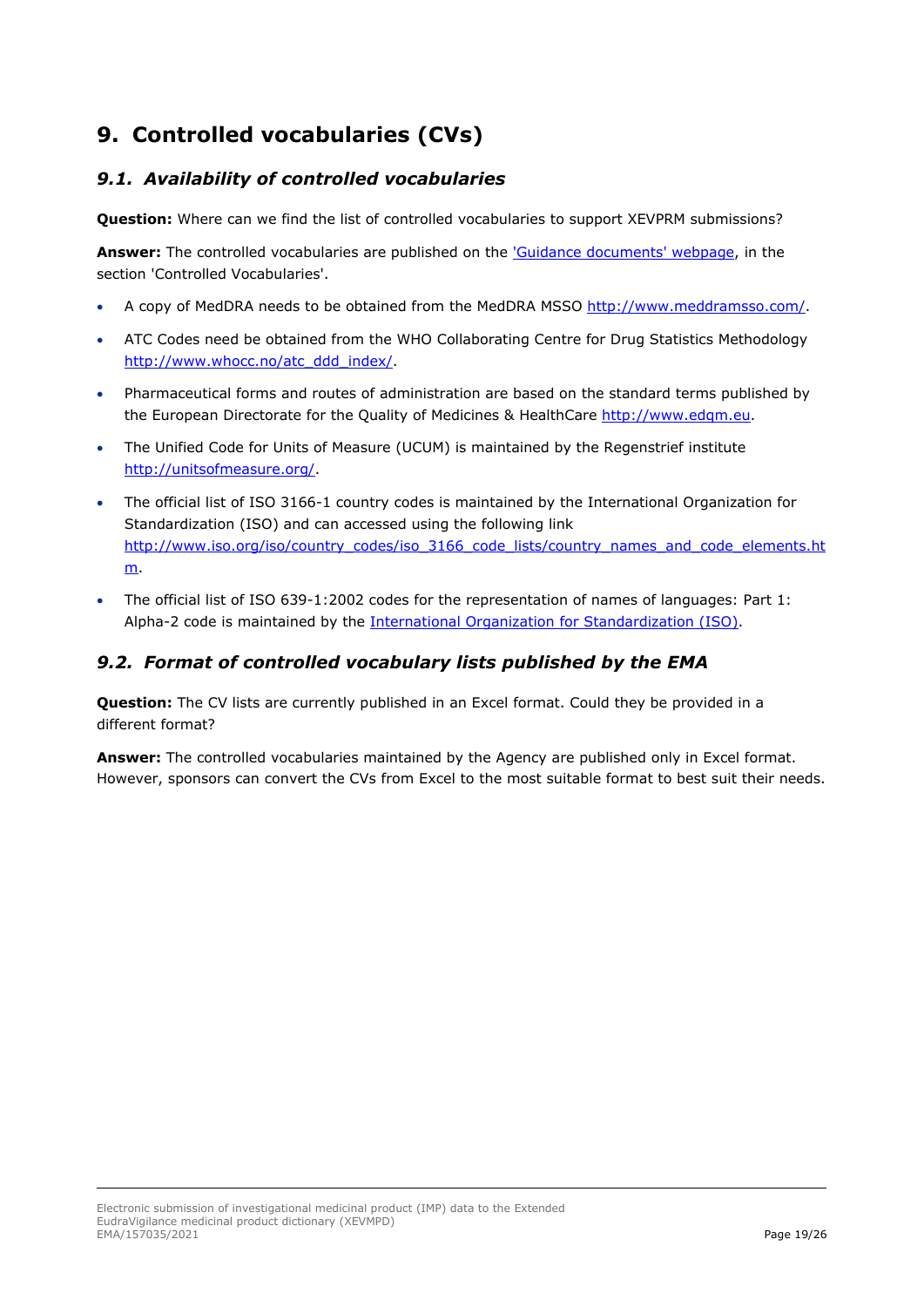## <span id="page-19-0"></span>**10. MedDRA**

**Question:** Is it mandatory to provide indications for our DMP entries in XEVMPD?

**Answer:** The provision of indications for a development product is optional.

If the sponsor wishes to provide this information, the principles described in section *1.10. Product indications (DP.INDs)* of the *'eXtended EudraVigilance Medicinal Product Report (XEVPRM) user guidance for sponsors of clinical trials' document,* available on the ['Guidance for clinical trial sponsors:](https://www.ema.europa.eu/en/human-regulatory/research-development/clinical-trials/guidance-clinical-trial-sponsors-data-submission-investigational-medicines)  [data submission on investigational medicines' webpage](https://www.ema.europa.eu/en/human-regulatory/research-development/clinical-trials/guidance-clinical-trial-sponsors-data-submission-investigational-medicines) should be followed.

See also the ['Coding of indications in the eXtended EudraVigilance Medicinal Product Dictionary](https://www.ema.europa.eu/en/documents/other/coding-indications-extended-eudravigilance-medicinal-product-dictionary-xevmpd_en.pdf)  [\(XEVMPD\)' document](https://www.ema.europa.eu/en/documents/other/coding-indications-extended-eudravigilance-medicinal-product-dictionary-xevmpd_en.pdf) available on the ['Guidance documents' webpage](https://www.ema.europa.eu/en/human-regulatory/post-authorisation/data-medicines-iso-idmp-standards/reporting-requirements-authorised-medicines/guidance-documents#controlled-vocabularies-section) for related information.

#### <span id="page-19-1"></span>*10.1. Consistency of MedDRA coding*

**Question:** How will consistency of MedDRA coding be established across industry and within XEVMPD? What granularity of coding is required for utility of MedDRA codes?

**Answer:** Please refer to section *1.10. Product indications (DP.INDs)* of the *'eXtended EudraVigilance Medicinal Product Report (XEVPRM) user guidance for sponsors of clinical trials' document,* available on the ['Guidance for clinical trial sponsors: data submission on investigational medicines' webpage,](https://www.ema.europa.eu/en/human-regulatory/research-development/clinical-trials/guidance-clinical-trial-sponsors-data-submission-investigational-medicines) for the required information.

#### <span id="page-19-2"></span>*10.2. Multiple terms in MedDRA*

**Question:** There are many indications for products registered where qualifiers cannot be reflected by selecting one single term in MedDRA. Are multiple terms permitted to cover the medical concept of the indication? Or if there is no direct match and the nearest approaching term must be selected or creation of a new term must be requested at MSSO.

Example: Therapeutic Indication: newly diagnosed Philadelphia chromosome positive chronic myeloid leukemia (Ph+CML) MedDRA 14.1 LLT name: LLT-Philadelphia chromosome positive and HLT-Leukaemias chronic myeloid or LLT-Chronic myeloid leukemia only

Issue: Multiple terms to code an indication is not allowed (at least for AE reporting) so here only the LLT-Chronic myeloid leukemia would be coded.

**Answer:** Multiple terms can be used to code the medical concepts of indication(s) both at the level of the underlying disease where applicable and the signs, symptoms or intended effects. The use of qualifiers will be possible with the implementation of the ISO IDMP standards.

#### EXAMPLE:

'Treatment of hyperammonaemia due to N-acetylglutamate synthase deficiency'

Terms coded in MedDRA:

Hyperammonaemia (LLT=10020575)

Inborn error of metabolism LLT=10062018)

Updated in version 14 to LLT/PT

N-Acetylglutamate synthase deficiency (LLT= 10071092)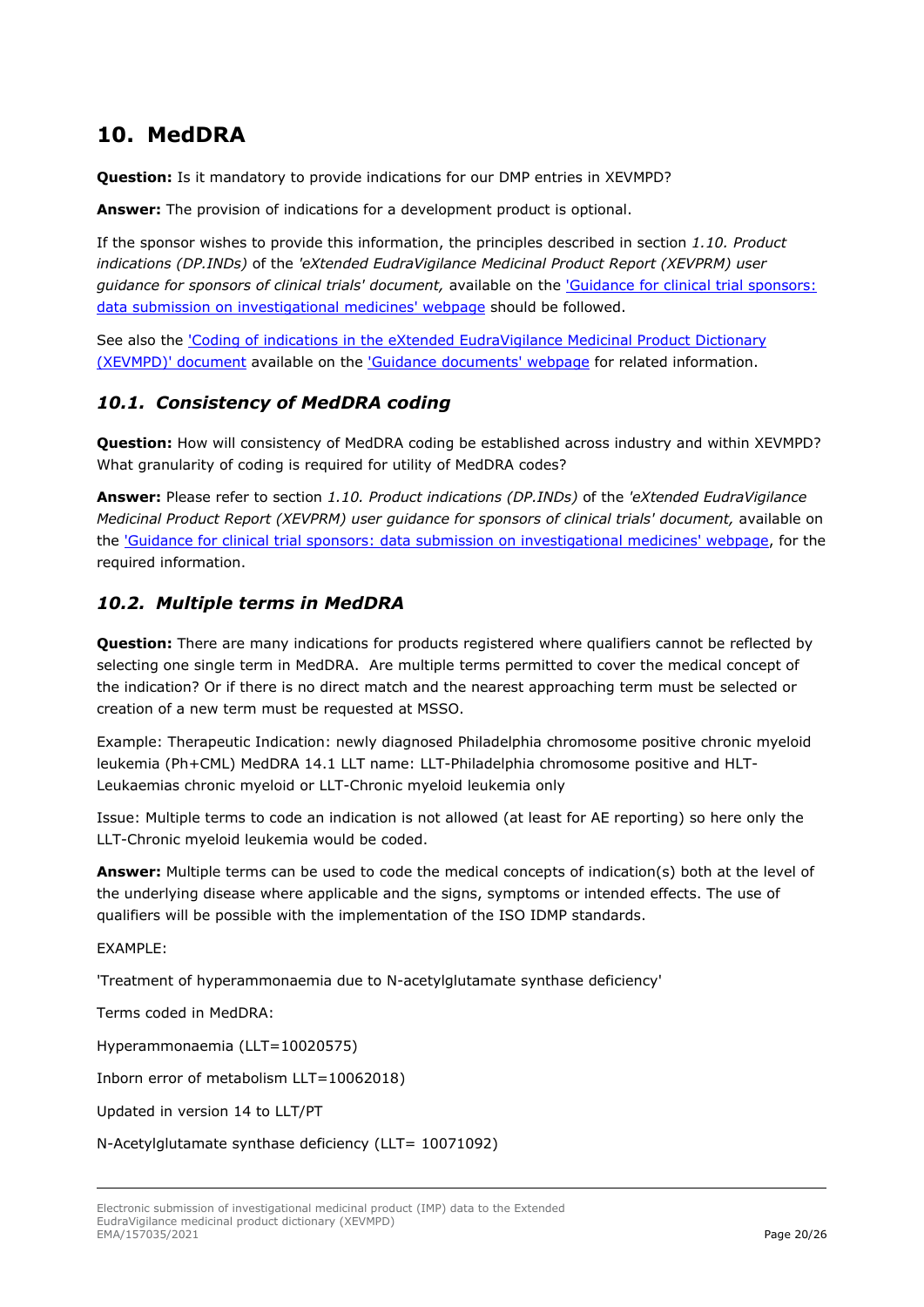See also the *'Coding of indications in the eXtended EudraVigilance Medicinal Product Dictionary* [\(XEVMPD\)' document](https://www.ema.europa.eu/en/documents/other/coding-indications-extended-eudravigilance-medicinal-product-dictionary-xevmpd_en.pdf) available on the ['Guidance documents' webpage](https://www.ema.europa.eu/en/human-regulatory/post-authorisation/data-medicines-iso-idmp-standards/reporting-requirements-authorised-medicines/guidance-documents#controlled-vocabularies-section) for further information.

#### <span id="page-20-0"></span>*10.3. MedDRA version*

**Question:** Which MedDRA version should be used for coding?

**Answer:** Please refer to section *1.10.1. MedDRA version (DP.IND.1)* of the '*eXtended EudraVigilance Medicinal Product Report (XEVPRM) user guidance for sponsors of clinical trials' document, available on* the ['Guidance for clinical trial sponsors: data submission on investigational medicines' webpage,](https://www.ema.europa.eu/en/human-regulatory/research-development/clinical-trials/guidance-clinical-trial-sponsors-data-submission-investigational-medicines) for the required information.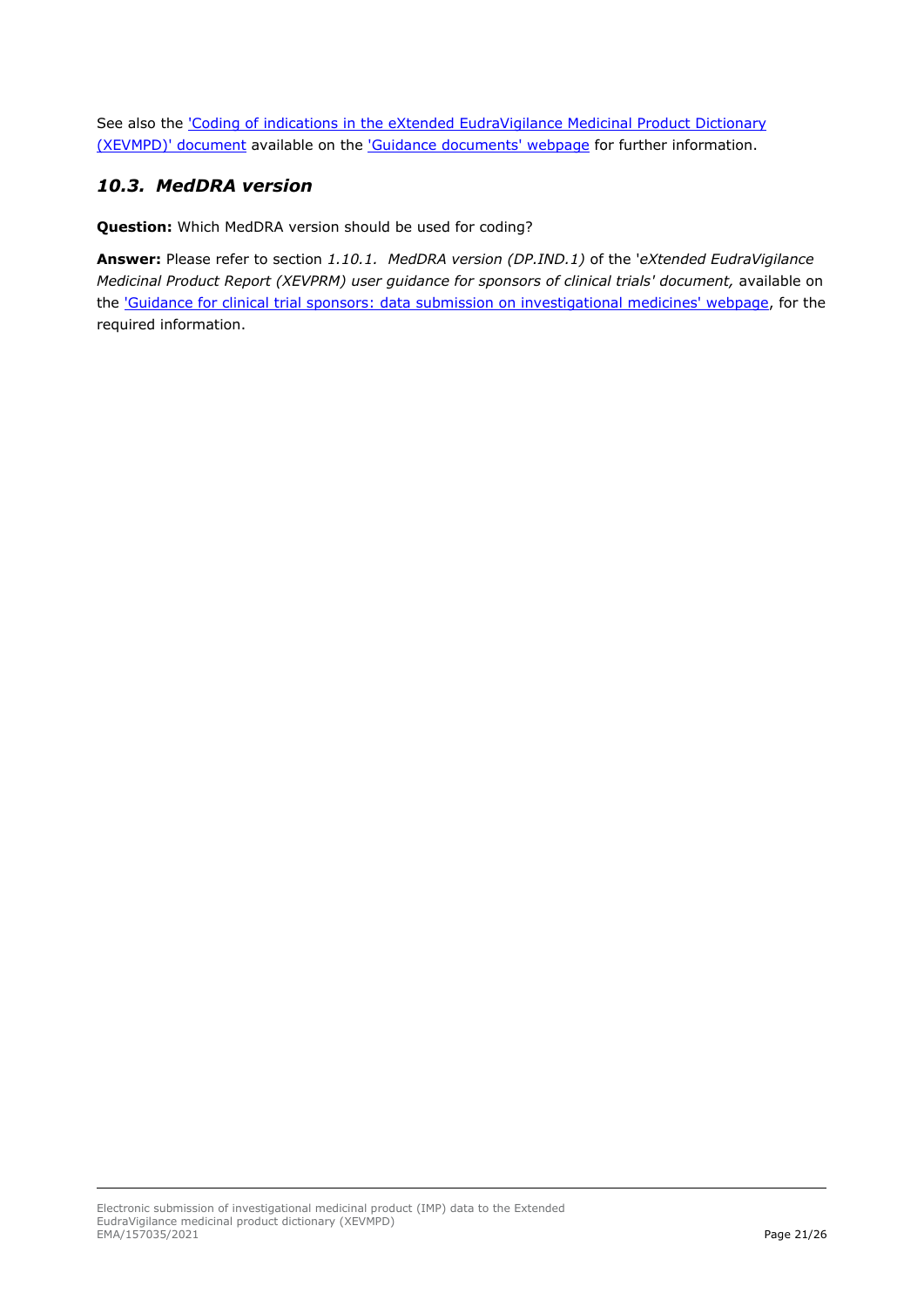# <span id="page-21-0"></span>**11. Maintenance of data**

### <span id="page-21-1"></span>*11.1. Maintenance of development product records*

**Question:** Which of the operation types currently available in the EVWEB can we use to modify our development product entries? Can anybody modify our data entries submitted to the XEVMPD using EVWEB?

**Answer:** The medicinal product information provided in the XEVMPD via an XEVPRM is "owned" by the headquarter (HQ) of the organisation that submitted that information in the XEVMPD. Maintenance related operations UPDATE (2) and NULLIFICATION (4) can be performed on your data via EVWEB by the users registered under the HQ and and/or its affiliate(s) profiles and/or users registered under the EMA EV profile.

See section *3.I.a.5 - Data Operations and Ownership* of [Chapter 3.I: Extended EudraVigilance product](https://www.ema.europa.eu/en/documents/other/chapter-3i-technical-specifications-detailed-guidance-electronic-submission-information-medicinal_en.pdf)  [report message \(XEVPRM\) technical specifications](https://www.ema.europa.eu/en/documents/other/chapter-3i-technical-specifications-detailed-guidance-electronic-submission-information-medicinal_en.pdf) and *Operation types that can be performed by sponsors in the XEVMPD* of the '*eXtended EudraVigilance Medicinal Product Report (XEVPRM) user guidance for sponsors of clinical trials' document,* available on the ['Guidance for clinical trial sponsors:](https://www.ema.europa.eu/en/human-regulatory/research-development/clinical-trials/guidance-clinical-trial-sponsors-data-submission-investigational-medicines)  [data submission on investigational medicines' webpage,](https://www.ema.europa.eu/en/human-regulatory/research-development/clinical-trials/guidance-clinical-trial-sponsors-data-submission-investigational-medicines) for related information.

#### <span id="page-21-2"></span>*11.2. Use of operation type 'Nullify'*

**Question**: When should 'Nullify' operation type be used?

**Answer:** An XEVMPD entity, which is duplicated (i.e. multiple EV Codes are assigned to the same entity) or erroneously submitted (e.g. the entity was not supposed to be submitted), can be flagged as 'nullified' by the owner organisation or the EMA by submitting an XEVPRM with the operation type 'Nullification' (4).

Sponsors may nullify XEVMPD entities, which their organisation owns in the XEVMPD, as per information available in section *9.5. Nullification of duplicated or obsolete information* of the '*eXtended EudraVigilance Medicinal Product Report (XEVPRM) user guidance for sponsors of clinical trials' document* available on the ['Guidance for clinical trial sponsors: data submission on investigational](https://www.ema.europa.eu/en/human-regulatory/research-development/clinical-trials/guidance-clinical-trial-sponsors-data-submission-investigational-medicines)  [medicines' webpage.](https://www.ema.europa.eu/en/human-regulatory/research-development/clinical-trials/guidance-clinical-trial-sponsors-data-submission-investigational-medicines)

#### <span id="page-21-3"></span>*11.3. Use of operation type 'Update'*

**Question 1:** When should we use operation type 'Update'?

**Answer:** Operation type 'Update' (2) should be used to amend previously submitted information. Using the operation type 'Update', the XEVPRM will overwrite and replace, once submitted, the existing data in the system.

**Question 2:** If we are to submit an update of an existing entry to the XEVMPD, do we have to submit the whole entry within the XEVPRM with all its related data (all single and all repeatable elements/fields, which are already populated with values at the XEVMPD) or is it accepted to only include the updated and newly added data elements?

**Answer:** For the operation type 'Update' (2) all information on the medicinal product/organisation or any other updatable entity should be provided in the XEVPRM based on the latest status.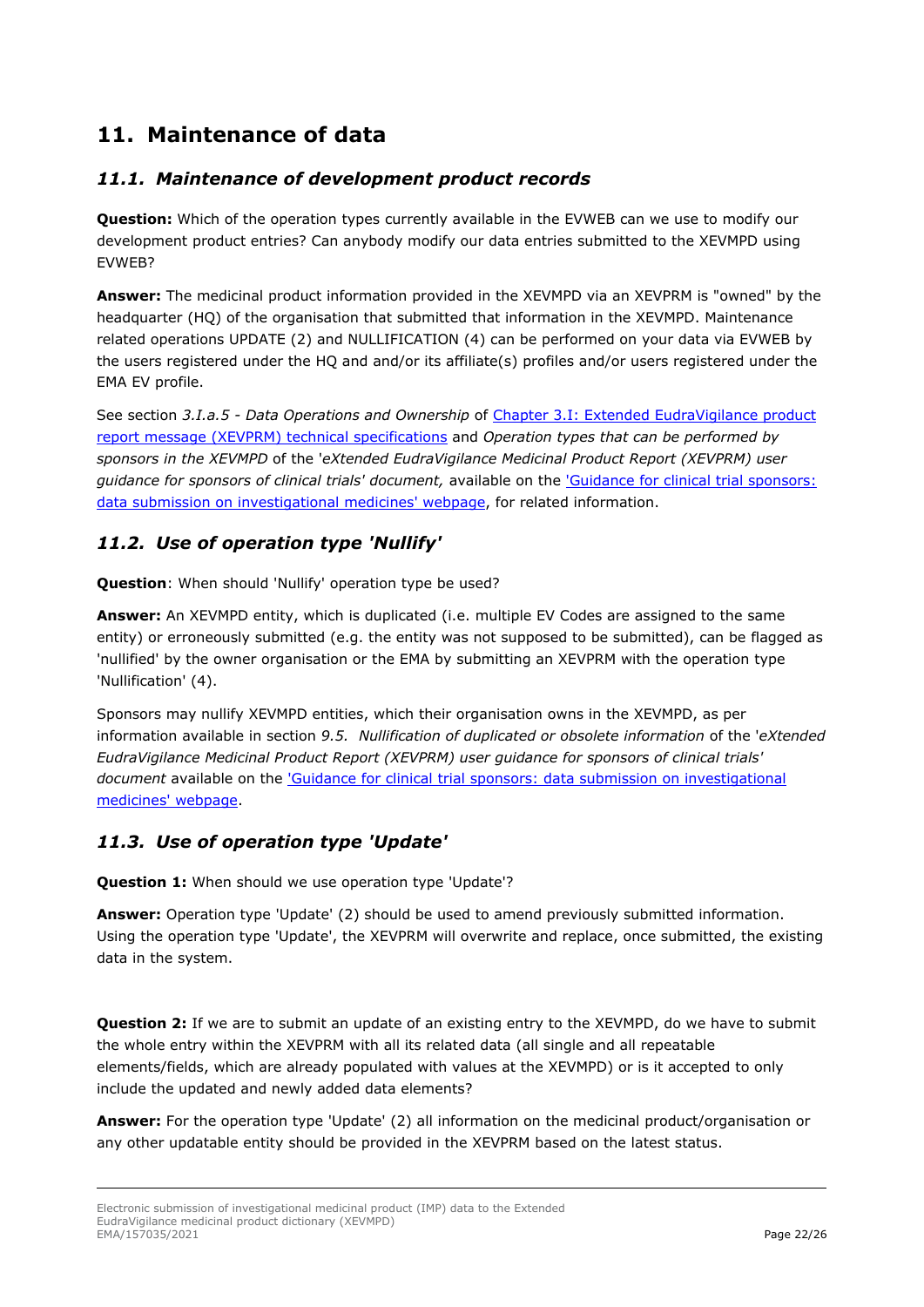### <span id="page-22-0"></span>*11.4. Nullification of product information*

**Question:** How should we reflect in the XEVMPD that the activities for our IMP, registered in the XEVMPD as development medicinal product, will no longer be performed with this IMP? Should the product be withdrawn or nullified in the XEVMPD?

**Answer:** It is not possible to 'withdraw' a development product entity, there is no such operation type applicable for a DMP. DMPs can only be nullified if they were submitted by mistake (e.g. as a duplicated product, from the wrong sponsor organisation, they were never supposed to be submitted etc.).

The product entry should remain in the XEVMPD as it is used to support the recoding of any received Suspected unexpected serious adverse reactions reports (SUSARs).

#### <span id="page-22-1"></span>*11.5. Transfer of a DMP to another sponsor*

**Question:** We have a development product in XEVMPD for which we are the sponsor. This product has been transferred to another sponsor and they will perform clinical trials later this year. Do we have any action to take on our existing development product information in XEVMPD, or does the new sponsor just create a new entry for the same product?

**Answer:** If an existing development product was transferred to a new sponsor, then the new sponsor should insert a new development product in the XEVMPD; a new DMP EV Code will be assigned.

Please refer to section *9.3. Transfer of DMP to a new sponsor* of the '*eXtended EudraVigilance Medicinal Product Report (XEVPRM) user guidance for sponsors of clinical trials' document, available on* the ['Guidance for clinical trial sponsors: data submission on investigational medicines'](https://www.ema.europa.eu/en/human-regulatory/research-development/clinical-trials/guidance-clinical-trial-sponsors-data-submission-investigational-medicines) webpage, for further information.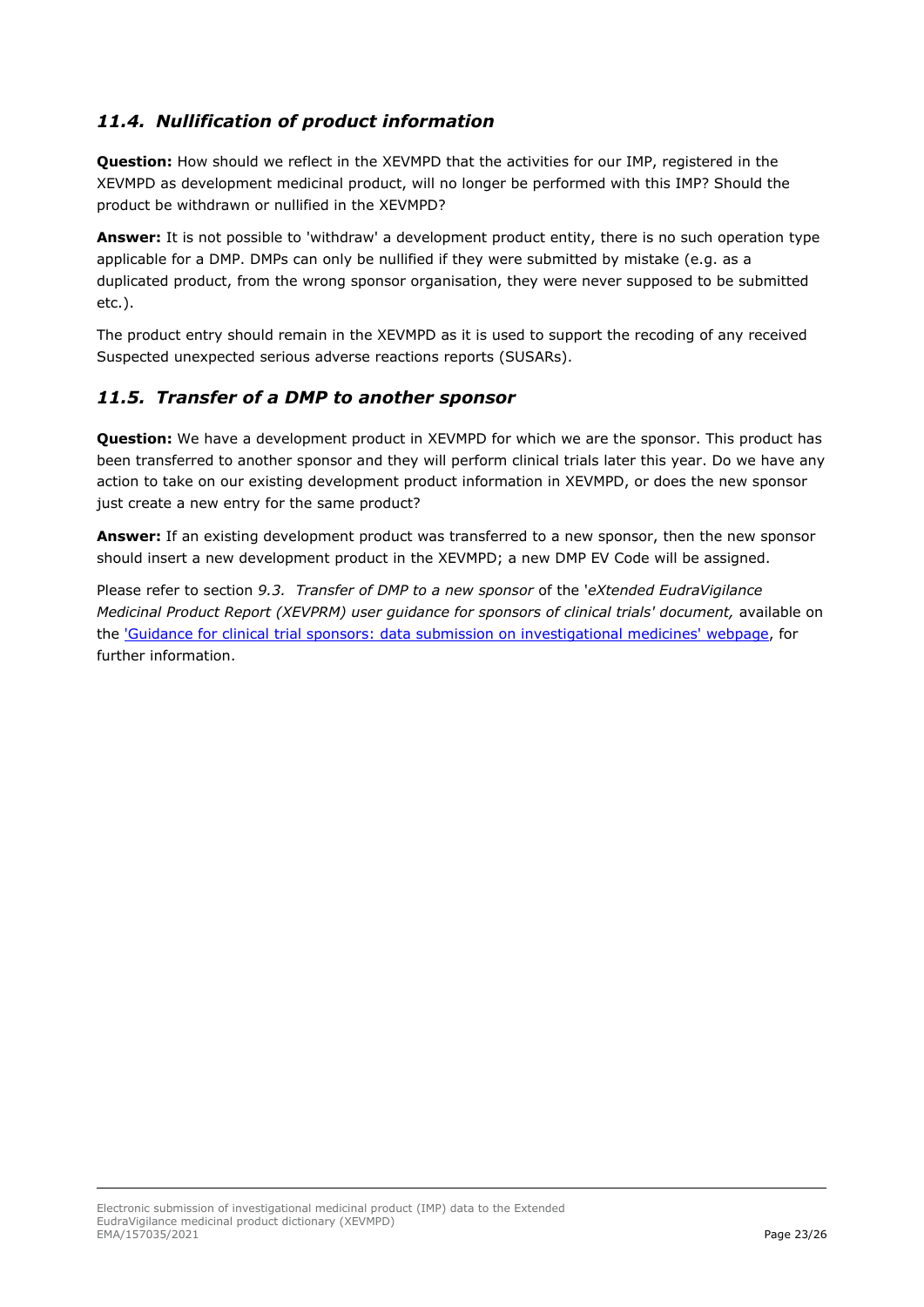# <span id="page-23-0"></span>**12. Registration with EudraVigilance**

### <span id="page-23-1"></span>*12.1. How to register with EudraVigilance*

Question: Where do we find information on how to register with EudraVigilance?

**Answer:** Please see the ['EudraVigilance: how to register' webpage.](https://www.ema.europa.eu/en/human-regulatory/research-development/pharmacovigilance/eudravigilance/eudravigilance-how-register) A basic overview is also provided in section *Pre-submission requirements* of the '*eXtended EudraVigilance Medicinal Product Report (XEVPRM) user guidance for sponsors of clinical trials' document, available on the 'Guidance for clinical* [trial sponsors: data submission on investigational medicines' webpage.](https://www.ema.europa.eu/en/human-regulatory/research-development/clinical-trials/guidance-clinical-trial-sponsors-data-submission-investigational-medicines)

### <span id="page-23-2"></span>*12.2. Registrations of third-party service providers on behalf of sponsors*

**Question:** Is it possible for another organisation to submit development product information in the XEVMPD on behalf of a sponsor?

**Answer:** Yes if the organisation is registered as a third-party service provider. Please refer to section [IT vendors and third-party service providers](https://www.ema.europa.eu/en/human-regulatory/research-development/pharmacovigilance/eudravigilance/eudravigilance-how-register#it-vendors-and-third-party-service-providers-section) on the ['EudraVigilance: how to register' webpage](https://www.ema.europa.eu/en/human-regulatory/research-development/pharmacovigilance/eudravigilance/eudravigilance-how-register) and the ['EudraVigilance Registration Frequently Asked Questions' document](https://www.ema.europa.eu/en/documents/regulatory-procedural-guideline/eudravigilance-registration-frequently-asked-questions_en.pdf) for further information.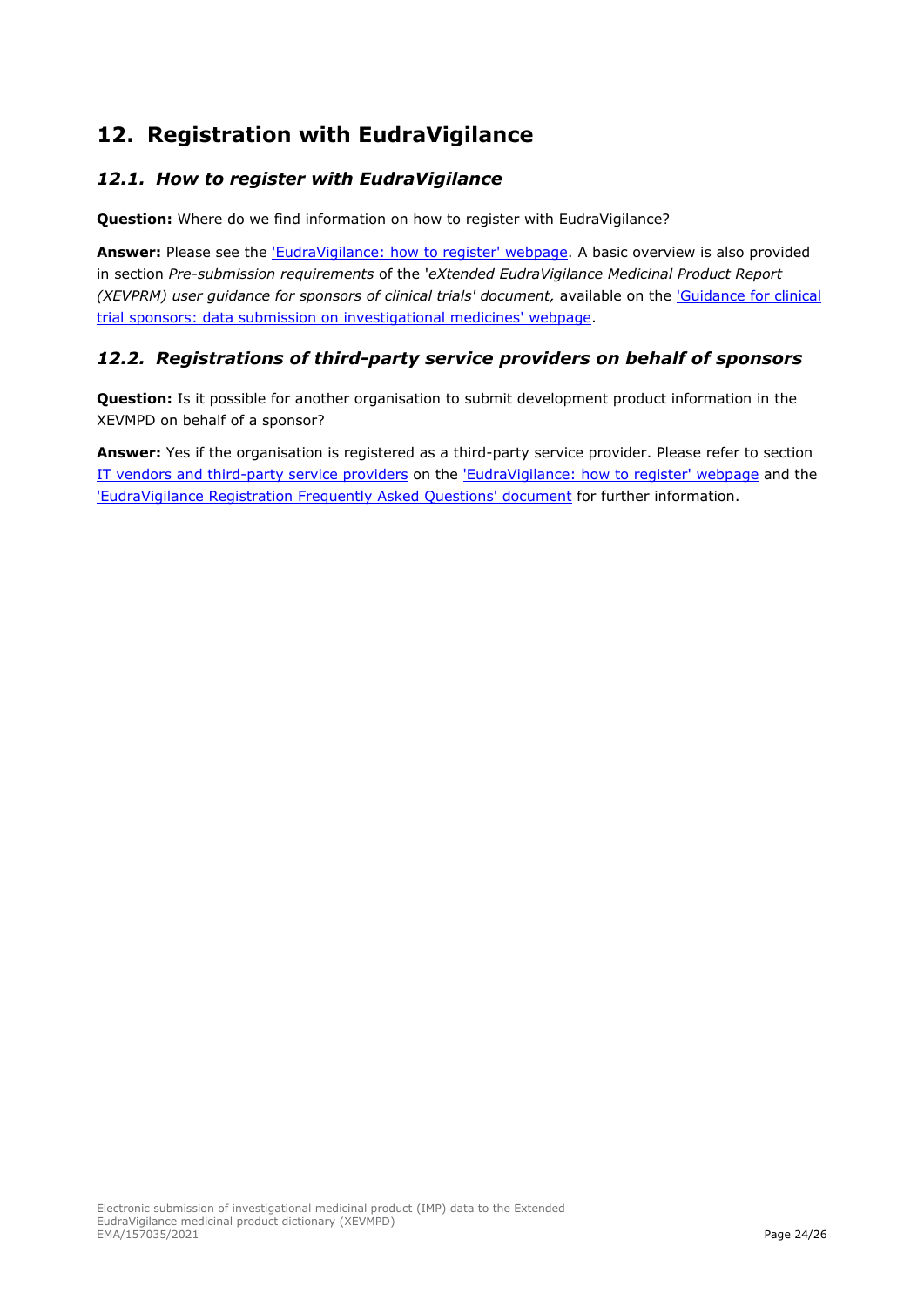# <span id="page-24-0"></span>**13. Access to EVWEB**

**Question:** I am a user registered under the HQ profile of a sponsor organisation and I have my login credentials to access the XEVMPD production environment. However, when I try to access it, I receive an error message stating "Unable to launch application". Can you please advise what I need to do to access EVWEB?

Answer: Please refer to the information available on the ['How to submit information' webpage](https://www.ema.europa.eu/en/human-regulatory/post-authorisation/data-medicines-iso-idmp-standards/reporting-requirements-authorised-medicines/how-submit-information) providing information on steps to take to access EVWEB.